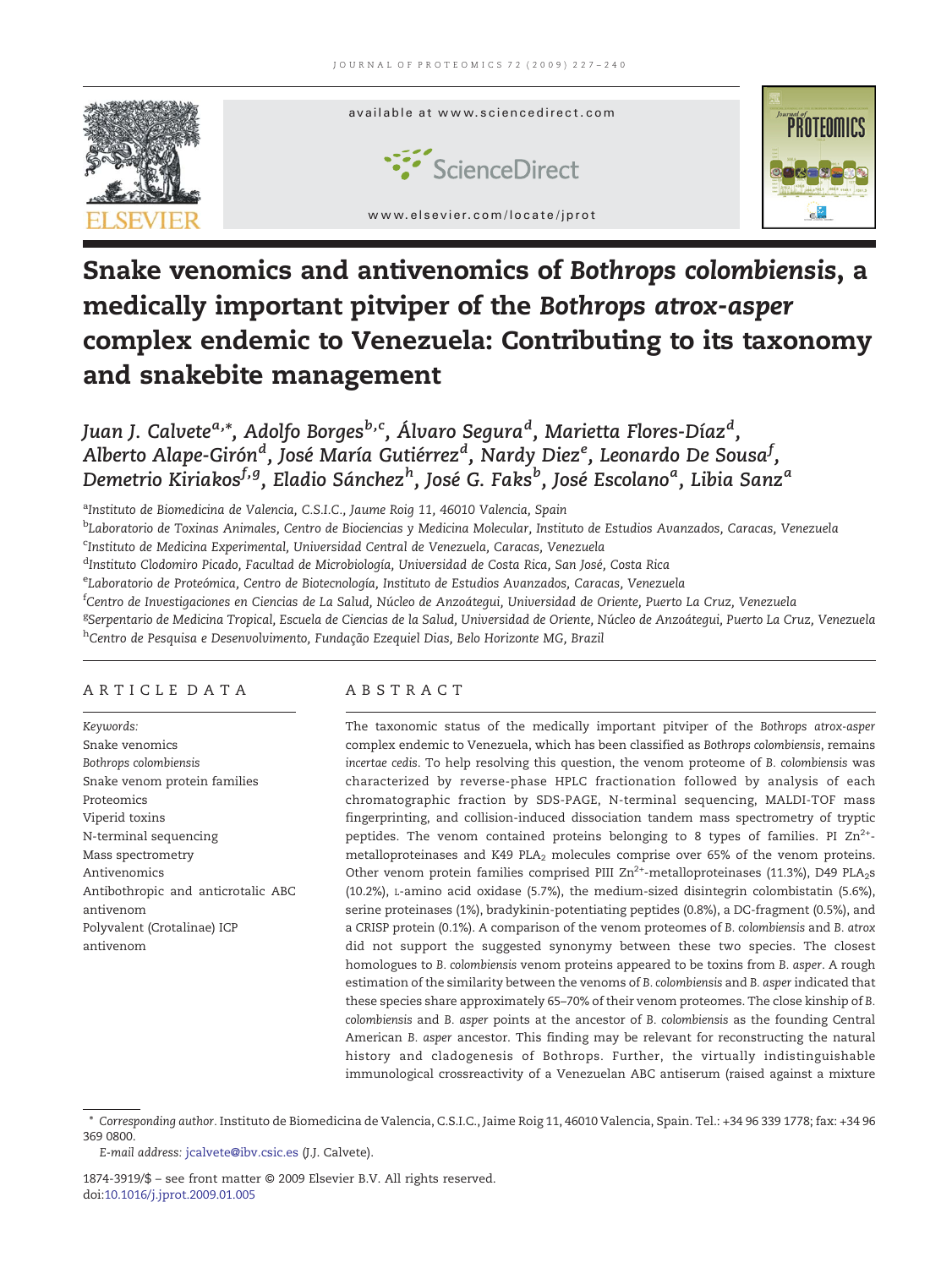of B. colombiensis and Crotalus durissus cumanensis venoms) and the Costa Rican ICP polyvalent antivenom (generated against a mixture of B. asper, Crotalus simus, and Lachesis stenophrys venoms) towards the venoms of B. colombiensis and B. asper, supports this view and suggests the possibility of indistinctly using these antivenoms for the management of snakebites by any of these Bothrops species. However, our analyses also evidenced the limited recognition capability or avidity of these antivenoms towards a number of B. colombiensis and B. asper venom components, most notably medium-size disintegrins, bradykinin-potentiating peptides, PLA<sub>2</sub> proteins, and PI Zn<sup>2+</sup>-metalloproteinases.

© 2009 Elsevier B.V. All rights reserved.

### 1. Introduction

The genus Bothrops (subfamily Crotalinae of Viperidae) comprises 32 (<http://www.reptile-database.org>) or 37 species [\[1\]](#page-12-0) of pitvipers, commonly referred as lanceheads, which are widely distributed in tropical Latin America, from northeastern Mexico to Argentina, and the southern parts of the lower Caribbean islands [\[1\]](#page-12-0). Among the South American pitviper fauna, genus Bothrops shows the greatest diversity with respect to number of species, morphology, and natural history traits [\[1,2\].](#page-12-0) Sequence divergence analysis suggests that the common ancestor of all Bothrops was the first viperid to colonize South America, sometime during the Miocene, 10–23 million years ago (mya) [\[2\]](#page-12-0). Rapid dispersal and diversification of Bothrops across South America may have occurred through adaptive radiations into habitats devoid of viperid competitors [\[2\]](#page-12-0). A single species, the ancestor of B. asper, reinvaded Central America, where it remains the only widespread species of Bothrops [\[2\]](#page-12-0). The subsequent uplift of the northern Andes and the mountains of lower Central America in the late Miocene or early Pliocene (8–5 mya), which culminated with the closure of the Isthmus of Panama 3.5 mya [\[3\],](#page-12-0) may have further fragmented the Central and northern South American herpetofauna into allopatric populations, thus influencing the cladogenesis of Bothrops [\[2](#page-12-0)–5].

The phylogeny of Bothrops has undergone several taxonomic revisions but it remains still incompletely understood [\[1,2,6,7\]](#page-12-0). Bothrops (sensu lato) is a paraphyletic clade composed of at least five separate lineages [\[1,2,6\].](#page-12-0) The Bothrops asperatrox complex represents a monophyletic clade of medium to large-sized pitvipers widely spread throughout the tropical parts of Central and South America [\[1,2\]](#page-12-0). The status and phylogenetic alliances of many of the conventionally recognised species within the asper-atrox group (B. asper, B. atrox, B. colombiensis, B. isabelae, B. leucurus, B. marajoensis, B. moojeni, and B. pradoi) are still open to discussion [\[2,6,8\].](#page-12-0) Resolving population identities and species boundaries within the B. asper-atrox complex remains a challenging problem requiring further taxonomical revision.

Originally described by Hallowell in 1845 as Trigonocephalus colombiensis [\[9\],](#page-12-0) the taxonomic status of B. colombiensis (Manapare Lancehead Viper; type locality, "Republic of Colombia, within two hundred miles of Caracas, Venezuela") has been a matter of debate [\[10\]](#page-12-0). The name B. colombiensis has been used for the populations of the B. asper-atrox group from northern Venezuela. Roze [\[11\]](#page-12-0) mentioned that Hallowell himself suspected T. colombiensis to be identical with T. lanceolatus (B. atrox). Sandner-Montilla [\[12\]](#page-12-0) considered the name B. colombiensis as nomen oblitum and synonymized it to B. lanceolatus described by Lacépède in 1789. Johnson and Dixon [\[10\]](#page-12-0) considered B. colombiensis in the synonymy of B. atrox. However, mitochondrial DNA sequence analysis showed that B. colombiensis is distinct from B. atrox from Surinam, and closer to B. asper from Belice [\[2\].](#page-12-0) B. asper was also recognized as conspecific with B. atrox before being separated by Hoge [\[13\]](#page-12-0) based on subtle morphological differences. Most authorities now consider B. atrox and B. asper as distinct species [\[1\].](#page-12-0) The range of B. atrox partly encircles the purported range of B. colombiensis (western, central and north-eastern Venezuela and north of the Orinoco River [\[14\]](#page-12-0)), except in north central Venezuela, and references that recognize B. atrox and B. colombiensis as different do not indicate sympatry of the two species [\[1\].](#page-12-0) On the other hand, B. asper, another adaptable wide-ranging species, shares distributional relationship with B. colombiensis in northern South America. According to Campbell and Lamar [\[1\],](#page-12-0) the species B. asper and B. atrox are distributed in Venezuela, but these authors do not recognize B. colombiensis as a separate species. Clearly, the evolutionary and taxonomic status of Venezuelan populations of the B. asper-atrox complex known as B. colombiensis is uncertain and requires further studies.

In the past decades, significant advances have been made in resolving phylogenies as a direct result of the acceptance and refinement of cladistic methods. In addition, the combined use of molecular features (particularly mitochondrial DNA sequence information and enzymatic activities) with traditional morphological characters has helped to increase the robustness and resolution of a phylogenetic hypotheses. Venom is a shared derived trait of the advanced snakes (Caenophidia). Snake venom composition is inherited rather than environmentally induced, being under a strict genetic control [\[15\]](#page-12-0) and thus venom protein typification may render valuable molecular markers for taxonomical purposes [\[16](#page-12-0)–18].

Beside the evolutionary and ecological importance of venoms, accidental envenomation by snakebite constitutes a highly relevant public health hazard in Central and South America which has an impact in terms of mortality and morbidity [\[19](#page-12-0)–24]. Bothrops species inflict ninety percent of snakebites in Central and South America [\[19\]](#page-12-0). The prototypic species of the asper-atrox complex are amongst the most dangerous venomous snakes in tropical Latin America. B. asper is considered the most dangerous snake in Central America. In Costa Rica it is responsible for the majority of snakebites [20–[24\].](#page-12-0) B. atrox is the cause of more human fatalities in South America than any other American reptile [\[22\]](#page-12-0). In Venezuela, B. colombiensis has been reported to account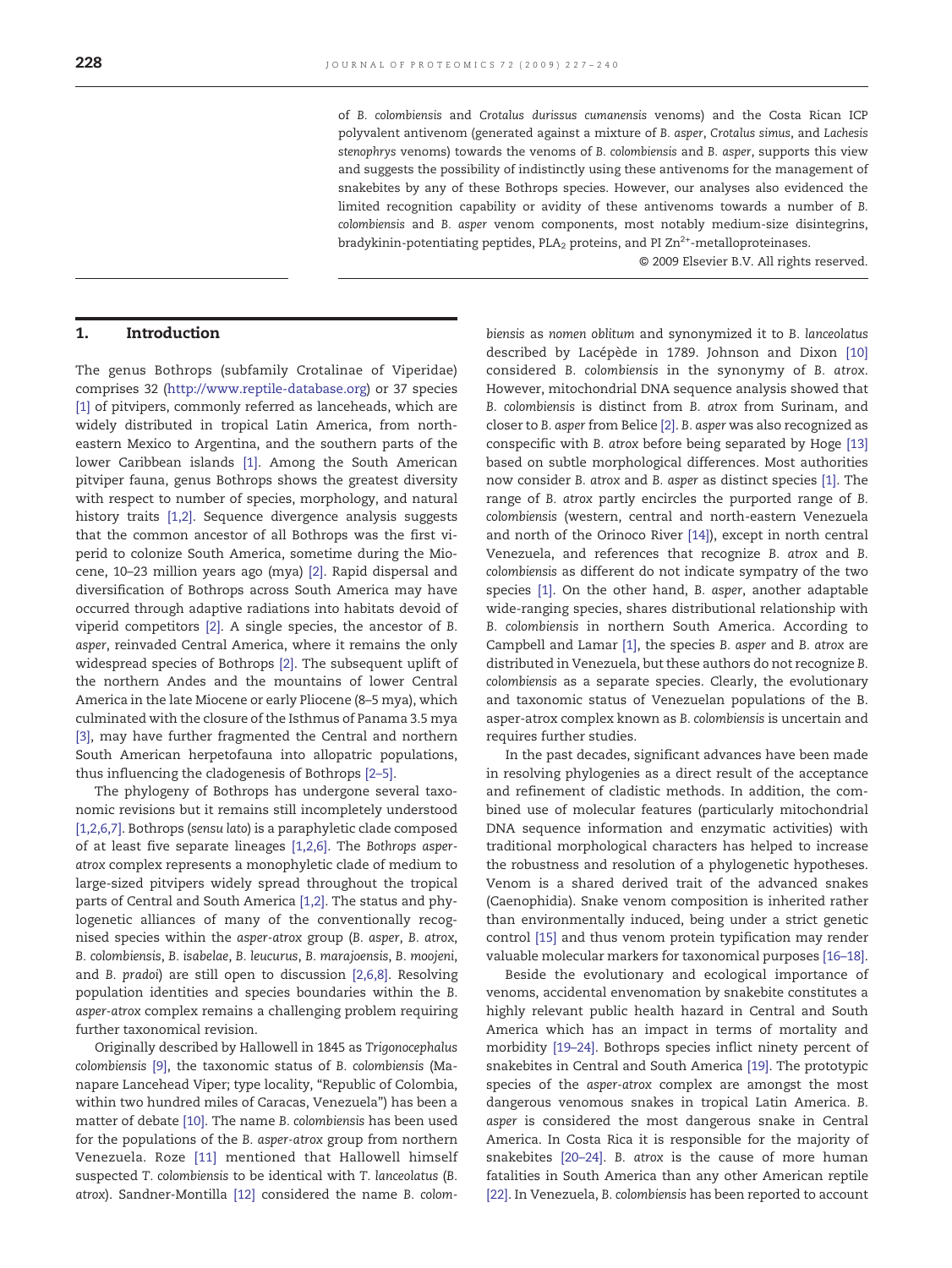for over 36% of the more than 5000 snake bite accidents caused yearly by species from the genera Bothrops, Bothriechis, Bothriopsis, Porthidium, Crotalus, Lachesis and Micrurus [\[14,25\].](#page-12-0) In the period 1980–1990, 586 deaths by snakebite were recorded in Venezuela, representing the main cause of mortality due to animal envenomation in this country [\[26,27\]](#page-12-0).

Bothropoid venoms induce a complex pathophysiological picture characterized by local and systemic effects such as edema, myonecrosis, blistering, hemorrhage, defibrination, shock and nephrotoxicity [20–[22\].](#page-12-0) A robust understanding of the toxin composition of Bothrops venoms is not only relevant for systematics but also to the fields of medicine, pharmacology, and toxinology. Here, we report a detailed proteomic characterization of the venom of B. colombiensis. Comparison of the venom proteomes of B. colombiensis, B. asper [\[5\]](#page-12-0) and B. atrox [\[28\]](#page-12-0) suggests a remarkable close kinship between B. colombiensis and B. asper from the Pacific versant of Costa Rica. Our data support the hypothesis that the population known as B. colombiensis is likely to correspond to B. asper. Further, a polyvalent antivenom produced at the Instituto Clodomiro Picado (San José, Costa Rica) against a mixture of venoms from B. asper, C. simus, and L. stenophrys, and an antivenom raised in Venezuela against a mixture of B. colombiensis and C. d. cumanensis venoms showed the same immunoreactivity towards B. asper and B. colombiensis toxins. The relevance of this observation for the taxonomy and snakebite management of B. colombiensis is discussed.

## 2. Experimental section

# 2.1. Venoms and antivenoms

The venom of B. colombiensis was pooled from snakes captured nearby the Venezuelan towns of Santa Bárbara (Barinas State), San Felipe (Yaracuy State), Barlovento (Miranda State) and Araira (Miranda State), and kept in captivity in the serpentarium of the Universidad de Oriente, Puerto La Cruz, Venezuela. The venom of Bothrops atrox was obtained from specimens collected near Pucallpa, Department of Ucayali, Perú, and maintained at the serpentarium of Museum of Natural History, Universidad Nacional Mayor de San Marcos. Venom samples from B. asper were obtained from specimens collected in the Caribbean (Distrito Quesada, San Carlos, Alajuela province) and the Pacific (Distrito de Sabanillas, Acosta, San José province) regions of Costa Rica and kept at captivity at the Serpentarium of Instituto Clodomiro Picado (Universidad de Costa Rica, San José) [\[5\]](#page-12-0). Crude venoms were centrifuged at low speed to remove cells and debris, lyophilized, weighed on a microbalance, and stored at −20 °C until used. Venom pools were prepared by mixing equal amounts of samples from at least 11 specimens from both sexes from the Caribbean or from the Pacific regions. The proteomic characterization of these venoms has been reported [\[5\].](#page-12-0)

The anti-bothropic and anti-crotalic (ABC) horse antivenom used for the antivenomic study (Batch L138, expiry date: September 2009) was raised against a mixture of the venoms of Bothrops colombiensis and C.d. cumanensis in the Centro de Biotecnología, Facultad de Farmacia, Universidad Central de Venezuela (UCV). Inmunoglobulins were purified by ammo-

nium sulphate precipitation and by pepsin digestion. The polyvalent (Crotalinae) antivenom (batch 4201007POLQ, expiry date: October 2010) manufactued at the Instituto Clodomiro Picado (ICP), Universidad de Costa Rica, was produced by immunizing horses with a mixture of equal amounts of the venoms of Bothrops asper, Crotalus simus, and Lachesis stenophrys obtained from adult specimens kept in captivity at the ICP serpentarium [\[29\].](#page-12-0) Whole immunoglobulins were purified by caprylic acid precipitation [\[30\]](#page-12-0). IgG concentration was determined spectrophotometrically using an extinction coefficient (ε) of 1.4 for a 1 mg/ml IgG concentration at 280 nm using a 1 cm light pathlength cuvette [\[31\].](#page-12-0)

#### 2.2. Isolation of venom proteins

For reverse-phase HPLC separations, 2–5 mg of crude, lyophilized venom of B. colombiensis were dissolved in 100 μL of 0.05% trifluoroacetic acid (TFA) and 5% acetonitrile, and insoluble material was removed by centrifugation in an Eppendorff centrifuge at 13,000  $\times q$  for 10 min at room temperature. Proteins in the soluble material were separated using an ETTAN™ LC HPLC system (Amersham Biosciences) and a Lichrosphere RP100  $C_{18}$  column (250 × 4 mm, 5 µm particle size) eluted at 1 mL/min with a linear gradient of 0.1% TFA in water (solution A) and acetonitrile (solution B) (5%B for 10 min, followed by 5–15%B over 20 min, 15–45%B over 120 min, and 45–70%B over 20 min). Protein detection was at 215 nm and peaks were collected manually and dried in a Speed-Vac (Savant). The relative abundances (% of the total venom proteins) of the different protein families in the venoms were estimated from the relation of the sum of the areas of the reverse-phase chromatographic peaks containing proteins from the same family to the total area of venom protein peaks. In a strict sense, and according to the Lambert–Beer law, the calculated relative amounts correspond to the "% of total peptide bonds in the sample", which is a good estimate of the % by weight (g/100 g) of a particular venom component. The relative contributions of different proteins eluting in the same chromatographic fraction were estimated by densitometry after SDS-PAGE separation.

#### 2.3. Characterization of HPLC-isolated proteins

Isolated protein fractions were subjected to N-terminal sequence analysis (using a Procise instrument, Applied Biosystems, Foster City, CA, USA) following the manufacturer's instructions. Amino acid sequence similarity searches were performed against the available databanks using the BLAST program [\[32\]](#page-12-0) implemented in the WU-BLAST2 search engine at <http://www.bork.embl-heidelberg.de>. The molecular masses of the purified proteins were determined by SDS-PAGE (on 12 or 15% polyacrylamide gels) and by electrospray ionization (ESI) mass spectrometry using an Applied Biosystems QTrap™ 2000 mass spectrometer [\[33\]](#page-12-0) operated in Enhanced Multiple Charge mode in the range 600–1700 m/z.

#### 2.4. In-gel enzymatic digestion and mass fingerprinting

Protein bands of interest were excised from Coomassie Brilliant Blue-stained SDS-PAGE gels and subjected to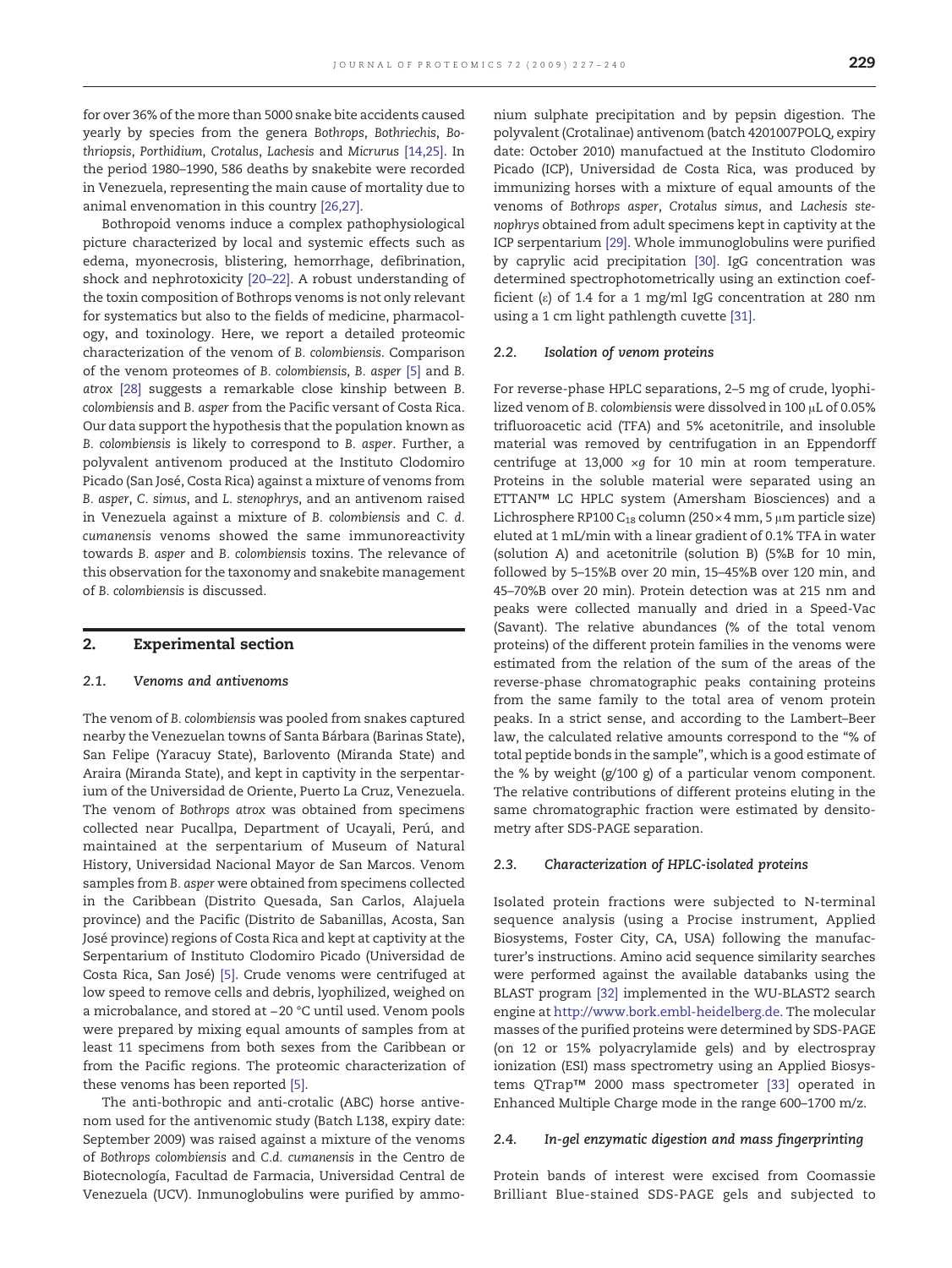automated reduction with DTT and alkylation with iodoacetamide, and in-gel digestion with sequencing-grade bovine pancreas trypsin (Roche) using a ProGest digestor (Genomic Solutions) following the manufacturer's instructions. 0.65 μL of the tryptic peptide mixtures (total volume of  $\sim$  20  $\mu$ L) were spotted onto a MALDI-TOF sample holder, mixed with an equal volume of a saturated solution of α-cyano-4-hydroxycinnamic acid (Sigma) in 50% acetonitrile containing 0.1% TFA, dried, and analyzed with an Applied Biosystems Voyager-DE Pro MALDI-TOF mass spectrometer, operated in delayed extraction and reflector modes. A tryptic peptide mixture of Cratylia floribunda seed lectin (SwissProt accession code P81517) prepared and previously characterized in our laboratory was used as mass calibration standard (mass range, 450–3300 Da).

# 2.5. Collision-induced dissociation tandem mass spectrometry (CID-MS/MS)

For peptide sequencing, the protein digest mixture was loaded in a nanospray capillary column and subjected to electrospray ionization (ESI) mass spectrometric analysis using a QTrap mass spectrometer (Applied Biosystems) [\[33\]](#page-12-0) equipped with a nanospray source (Protana, Denmark). Doubly- or triplycharged ions of selected peptides from the MALDI-TOF mass fingerprint spectra were analyzed in Enhanced Resolution MS mode and the monoisotopic ions were fragmented using the Enhanced Product Ion tool with  $Q_0$  trapping. Enhanced Resolution was performed at 250 amu/s across the entire mass range. Settings for MS/MS experiments were as follows: Q1 unit resolution; Q1-to-Q2 collision energy — 30–40 eV; Q3 entry barrier — 8 V; LIT (linear ion trap) Q3 fill time — 250 ms; and Q3 scan rate — 1000 amu/s. CID spectra were interpreted manually or using a licensed version of the MASCOT program (<http://www.matrixscience.com>) against a private database containing 927 viperid protein sequences deposited in the SwissProt/TrEMBL database (UniProtKB/Swiss-Prot Release 56.4 of 04-Nov-2008; UniProtKB/TrEMBL Release 39.4 of 04- Nov-2008; <http://us.expasy.org/sprot/>; 212 in SwissProt, 715 in TrEMBL) plus the previously assigned peptide ion sequences from snake venomics projects carried out in our laboratory [\[5,34](#page-12-0)–38]. MS/MS mass tolerance was set to ±0.6 Da. Carbamidomethyl cysteine and oxidation of methionine were fixed and variable modifications, respectively.

# 2.6. Antivenomics: immunodepletion of venom proteins by Costa Rican and Venezuelan polyvalent antivenoms

We have coined the term "antivenomics" for the identification of venom proteins bearing epitopes recognized by an antivenom using proteomic techniques [\[34\].](#page-12-0) Briefly, two milligrams of whole venom were dissolved in 70 μL of 20 mM phosphate buffer, pH 7.0, mixed with 4 mg of purified polyvalent antivenom IgGs, and incubated with gentle stirring for 1 h at 37 °C. Thereafter, 6 mg of rabbit anti-horse IgG antiserum (Sigma) in 350 μL of 20 mM phosphate buffer, pH 7.0, were added, and the mixture was incubated for another 1 h at 37 °C. Immunocomplexes were precipitated by centrifugation at 13,000 rpm for 30 min in an Eppendorf centrifuge and the supernatant was submitted to reverse-phase separation as

described for the isolation of venom proteins. HPLC-fractions were characterized as described above. Control samples were subjected to the same procedure except that antivenom IgGs were not included in the reaction mixture.

#### 2.7. Neutralization of lethality

The ability of ICP polyvalent antivenom to neutralize the lethal activity of B. colombiensis venom was assessed as previously described [\[39\]](#page-12-0). Briefly, the Median Lethal Dose  $(LD_{50})$  of venom was estimated in CD-1 mice (16-18 g) by injecting intraperitonealy various doses of venom. Deaths were recorded for 48 h and  $LD_{50}$  was estimated by probits. For neutralization assays, mixtures of a fixed amount of venom and variable volumes of antivenom were prepared and incubated for 30 min at 37 °C. Aliquots of the mixtures, containing 4 Median Lethal Doses  $(LD_{50})$  of venom, were injected in CD-1 mice by the intraperitoneal route. Control mice received 4  $LD_{50}$ s of venom without antivenom. Deaths were recorded for 48 h and the Median Effective Dose (ED<sub>50</sub>) was estimated by probits, and defined as the ratio venom/ antivenom at which 50% protection was achieved.  $ED_{50}$  was expressed as the milligrams of venom neutralized per milliliter of antivenom [\[39\].](#page-12-0)

## 2.8. Two-dimensional gel electrophoresis (2-DE)

2-DE was performed essentially according to the manufacturer's (GE Healthcare Amersham Biosciences) instructions unless otherwise indicated. For isoelectric focusing (IEF), 40 μg of B. colombiensis, B. atrox and B. asper venoms were dissolved in DeStreak™ rehydratation solution with 1% carrier ampholytes pH 3–10 and applied onto 7-cm pH 3–10 linear immobilized pH gradient (IPG) strips. IEF was carried out with an Ettan-IPGphor isoelectric focusing unit at 20 °C applying the following conditions: 300 V (0.5 h), ramping to 1000 V (0.5 h), ramping to 5000 (1.3 h) and 5000 V (0.5 h). After IEF, the IPG strips were kept at −70 °C until use. For the second (SDS-PAGE) dimension, the IPGs were equilibrated for 15 min with gentle shaking at room temperature in equilibration buffer (6 M urea, 2% [w/v] SDS, 30% [v/v] glycerol, 50 mM Tris–HCl [pH 8.8]) containing 1% (w/v) DTT, followed by 15 min equilibration in buffer containing 3% (w/v) iodoacetamide. IPG strips were then placed on top of 8–15% SDS-PAGE gels and run in a Protean II (Bio-Rad) electrophoresis unit at room temperature. Protein spots were visualized by staining using the PlusOne™ silver staining protocol.

# 3. Results and discussion

# 3.1. Characterization of the venom proteome of B. colombiensis

Despite its medical importance in Venezuela, literature on the toxin composition and biological activities of the venom of B. colombiensis is scarce. Indeed, only 6 references are listed in PubMed [\(http://www.ncbi.nlm.nih.gov/sites/entrez\)](http://www.ncbi.nlm.nih.gov/sites/entrez) [\[40](#page-13-0)–45], and no venom protein sequence from this species is available in the SwissProt/TrEMBL database. To address the need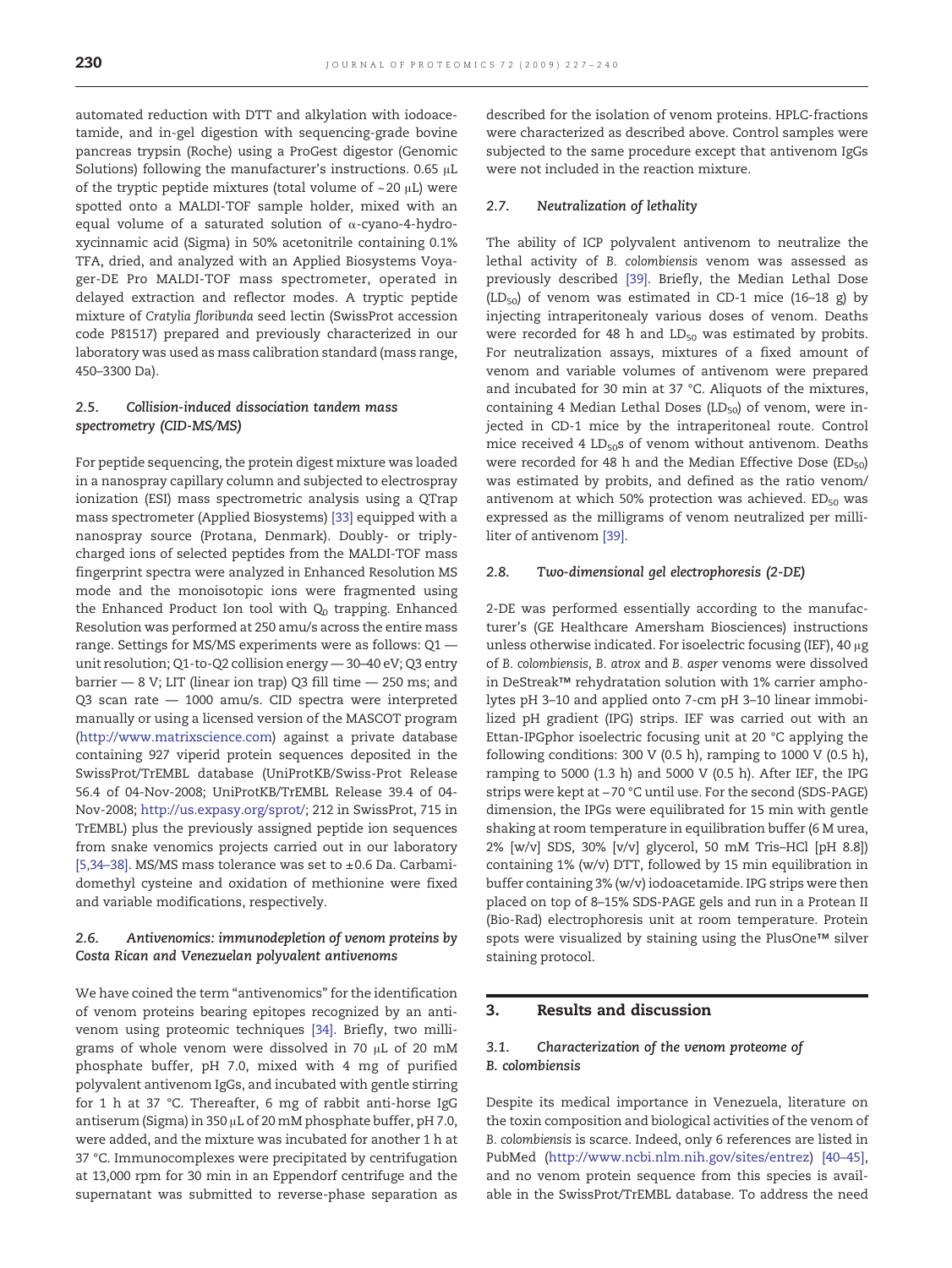<span id="page-4-0"></span>

Fig. 1 –Characterization of the venom proteome of B. colombiensis. (A) Reverse-phase HPLC separation of the proteins from the venom of B. colombiensis. Two milligrams of total venom proteins were applied to a Lichrosphere RP100  $C_{18}$  column, which was then developed with the following chromatographic conditions: isocratically (5% B) for 10 min, followed by 5–15% B for 20 min, 15–45% B for 120 min, and 45–70% B for 20 min. Fractions were collected manually and characterized by N-terminal sequencing, ESI mass spectrometry, tryptic peptide mass fingerprinting, and CID-MS/MS of selected doubly- or triply-charged peptide ions. The results are shown in [Table 1](#page-5-0). (B) SDS-PAGE showing the protein composition of the reverse-phase HPLC separated venom protein fractions displayed in panel A and run under non-reduced (upper panels) and reduced (lower panels) conditions. Molecular mass markers (in kDa) are indicated at the side of each gel. Protein bands were excised and characterized by mass fingerprinting and CID-MS/MS. The results are shown in [Table 1.](#page-5-0)

for detailed studies of the venom proteome of B. colombiensis, we sought to characterize the complement of secreted proteins, which may contribute to a deeper understanding of the biology, ecology, and phylogenetics of this snake population, and may also serve as a starting point for studying structure-function correlations of individual toxins. To this end, pooled crude venom was fractionated by reverse-phase HPLC (Fig. 1A), followed by analysis of each chromatographic fraction by SDS-PAGE (Fig. 1B), N-terminal sequencing, and MALDI-TOF mass spectrometry [\(Table 1](#page-5-0)). Protein fractions showing single electrophoretic band, molecular mass, and N-terminal sequence were straightforwardly assigned by BLAST analysis [\(http://www.ncbi.nlm.nih.gov/BLAST\)](http://www.ncbi.nlm.nih.gov/BLAST) to a known protein family. Protein fractions showing heterogeneous or blocked N-termini were analyzed by SDS-PAGE and the bands of interest were subjected to automated reduction, carbamidomethylation, and in-gel tryptic digestion. The resulting tryptic peptides were then analyzed by MALDI-TOF mass fingerprinting followed by amino acid sequence determination of selected doubly- and triply-charged peptide ions by collision-induced dissociation tandem mass spectrometry. Product ion spectra were manually interpreted for de novo sequencing and the CID-MS/MS-deduced peptide ion sequences [\(Table 1](#page-5-0) and [Table 2\)](#page-6-0) were submitted to BLAST similarity searches. The 30 fractions isolated by reverse-phase HPLC (Fig. 1) comprised at least 20 different proteins ([Table 3\)](#page-7-0), which belong to 8 different groups of toxins ([Fig. 2](#page-7-0)), distributed into 2 major protein families, snake venom metalloproteinase (SVMP) and phospholipase (PLA2), representing 86% of the total venom proteins, and 6 minor protein families (bradykinin-potentiating peptides, disintegrin, DC-fragment, cysteine-rich secretory protein, serine proteinase, and L-amino acid oxidase (LAO)).

Sánchez and coworkers have reported the isolation and characterization of a disintegrin (colombistatin) from the venom of Bothrops colombiensis [\[45\].](#page-13-0) Colombistatin contains 73 amino acids (isotope-averaged molecular mass of 7.778 kDa), including an RGD motif, and inhibited ADP-induced platelet aggregation (IC $_{50}$  of 210 nM), human urinary (T24) and skin melanoma (SK-Mel-28) cancer cell adhesion to fibronectin, and cell migration [\[45\].](#page-13-0) The N-terminal sequence and molecular mass of colombistatin are identical to those of the mediumsized disintegrin eluted in fraction 5 of Fig. 1 [\(Table 1\)](#page-5-0). According to their molecular masses, the disintegrin molecules found in fractions 4 and 6–8 may correspond to N- and Cterminal truncated forms of colombistatin [\(Table 1](#page-5-0)).

The venomics results revealed that the major toxin families of B. colombiensis are SVMP (42% of the total venom proteins) and  $PLA_2$  (44%), providing clues for rationalizing the distinct signs of envenomation caused by this Bothrops species. A study of the fibrino(geno)lytic, procoagulant, hemorrhagic and lethal activities of crude venom and fractions from B. colombiensis venom has been only recently published [\[44\]](#page-13-0). This report provides biochemical evidence that metalloproteinases harbour the non-hemorrhagic and coagulant activities reported by Gabrijelcic et al. [\[40\]](#page-13-0) to be associated with a protein of around 92 kDa under nonreducing conditions and 67 kDa in reduced SDS-PAGE. The PIII-SVMP isolated in fractions 24–25 ([Table 1\)](#page-5-0) exhibits the molecular features of the reported [\[44\]](#page-13-0) α-fibrinogenase enzyme. Other metalloproteinases  $\langle$ <50 kDa, i.e. the PI-SVMP and the PIII-SVMP eluting in fractions 26–30) (Fig. 1 and [Table 1](#page-5-0)) may be responsible for the fibrinolytic and hemorrhagic activities present in B. colombiensis venom [\[44\].](#page-13-0) On the other hand, the crude venom showed amidolytic (kallikrein-like and t-PA-like) activity [\[44\]](#page-13-0) probably linked to the presence of serine proteinases. Serine proteinases may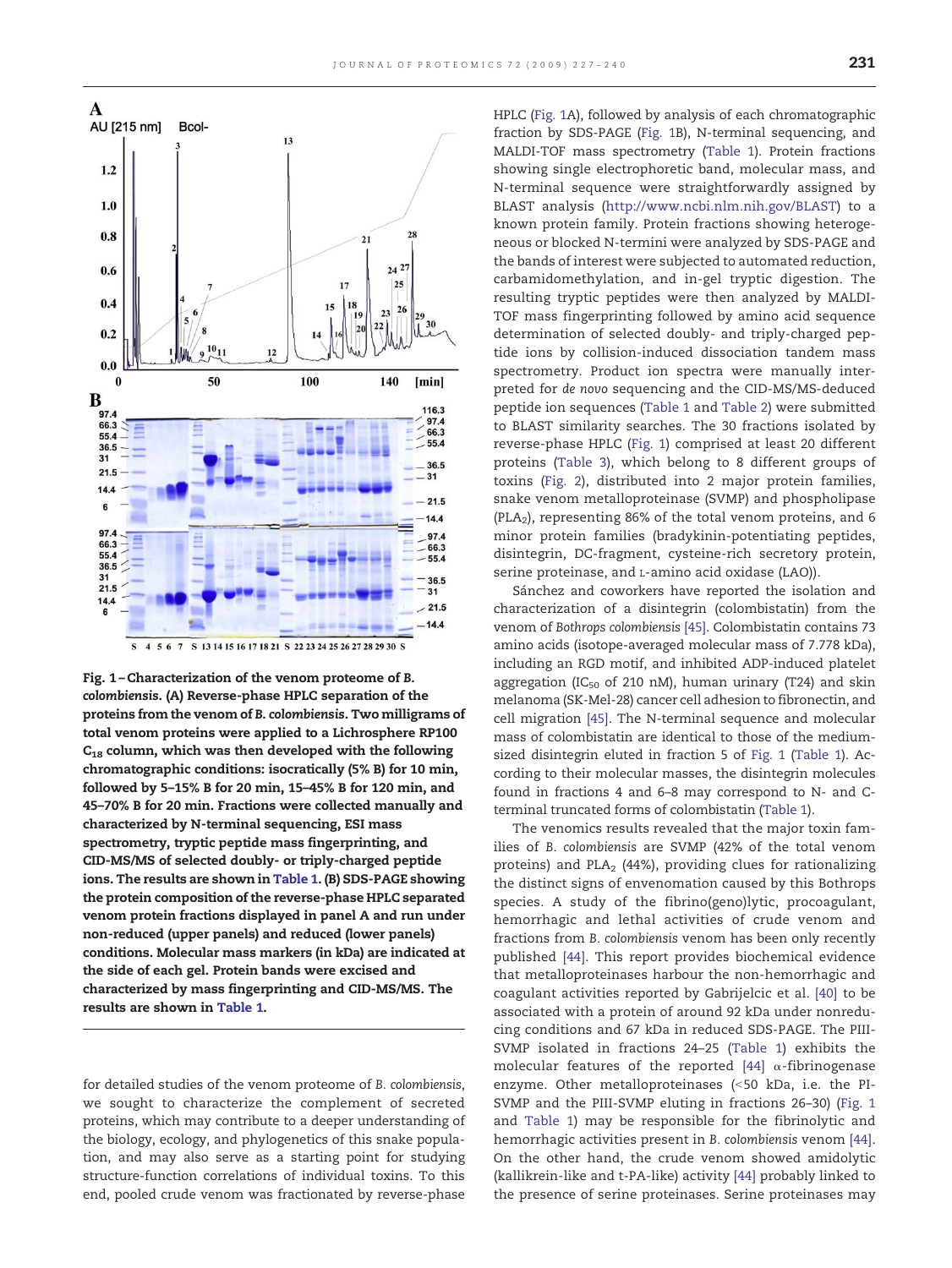<span id="page-5-0"></span>Table 1 – Assignment of the reverse-phase isolated fractions of Bothrops colombiensis venom [\(Fig. 1](#page-4-0)A) to protein families by N-terminal Edman sequencing, mass spectrometry, and collision-induced fragmentation by nESI-MS/MS of selected peptide ions from in-gel digested protein bands

| <b>HPLC</b><br>fraction | N-terminal sequencing     | Isotope-<br>averaged                                | Peptide<br>ion |                                  | MS/MS-derived sequence                      | Protein/protein family                 |  |
|-------------------------|---------------------------|-----------------------------------------------------|----------------|----------------------------------|---------------------------------------------|----------------------------------------|--|
|                         |                           | molecular<br>mass                                   | m/z            | Z                                |                                             |                                        |  |
| Bcol-                   |                           |                                                     |                |                                  |                                             |                                        |  |
| 1<br>4                  | n.p.<br>GEECDCGAPENPCCDAA | 7204 Da                                             | 684.6<br>575.8 | 3<br>2                           | XRPGAQCAEGXCCDQCR*<br>CTGQSADCPR*           | Disintegrin colombistatin 3-70 [39]    |  |
| 5                       | EAGEECDCGAPENPC           | 7778 Da                                             |                |                                  |                                             | Disintegrin colombistatin 1-73 [39]    |  |
| 6                       | EAGEECDCGAPENPC           | 7555 Da                                             |                |                                  |                                             | Disintegrin colombistatin 1-71 [39]    |  |
| 7                       | EAGEECDCGAPENPCCD         | 7408 Da                                             |                |                                  |                                             | Disintegrin colombistatin 1-70 [39]    |  |
| 8                       | EECDCGAPENPCCDAAT         | 7462 Da                                             |                |                                  |                                             | Disintegrin colombistatin 4-72 [39]    |  |
| $9 - 11$                | Blocked                   | 1371.1                                              | 685.9          | 2                                | ZGGWPRPGPEIPP                               | Bradykinin-potentiating peptide        |  |
|                         |                           | 1385.1                                              | 693.1          | 2                                | ZKWPRPGPEIPP                                | Bradykinin-potentiating peptide        |  |
| 12                      | SPPVCGNYFVEVGEE*          | 23 kDa                                              | 502.1<br>898.6 | 2<br>3                           | GQGTYYCR*                                   | DC-fragment [~Q7T1T5]                  |  |
| 13                      | SLFELGKMILQETGK*          | 13721 Da                                            | 766.9          | 2                                | SECDIAESCTGQSPECPTDDFHR*<br>SYGAYGCNCGVXGR* | K49-PLA <sub>2</sub> [P24605 L114d]    |  |
|                         |                           |                                                     | 868.6          | 2                                | EXCECDKAVAXCXR*                             |                                        |  |
|                         |                           |                                                     | 542.6          | 2                                | YYXKPXCK*                                   |                                        |  |
|                         |                           |                                                     | 665.3          | 2                                | MILQETGKNPAK*                               |                                        |  |
|                         |                           |                                                     | 697.9          | $\overline{2}$                   | TXVCGENNSCXK*                               |                                        |  |
|                         |                           |                                                     | 738.8          | 2                                | KDRYSYSWKDK*                                |                                        |  |
|                         |                           |                                                     | 721.9          | $\overline{2}$                   | ENXNTYNKKYR*                                |                                        |  |
| $14 - 16$               | SLIEFAKMILEETKR*          | 13936 Da                                            | 523.8          | $\overline{2}$                   | TDRYSYSR*                                   | D49-PLA <sub>2</sub> [P20474]          |  |
|                         |                           |                                                     | 637.3          | 2                                | YMAYPDXXCK*                                 |                                        |  |
|                         |                           |                                                     | 753.1          | $\overline{2}$                   | CCFVHDCCYGK*                                |                                        |  |
|                         |                           |                                                     | 864.6          | 2                                | QXCECDKAAAVCFR*                             |                                        |  |
|                         |                           |                                                     | 992.5          | 2                                | TYKKRYMAYPDFLCK                             |                                        |  |
|                         |                           |                                                     | 919.6<br>753.1 | 3<br>2                           | RLPFPYYTTYGCYCGWGGQGQPK*                    |                                        |  |
| 17                      | NLWQFEMLIMKIAKTSGFMFYS    | 13862 Da                                            | 726.6          | 2                                | CCFVHDCCYGK*<br>NLWQFEMLIMK                 | D49-PLA <sub>2</sub> [~Q8AXY1, P81243] |  |
|                         |                           |                                                     | 490.3          | $\overline{2}$                   | QXCECDR*                                    |                                        |  |
|                         |                           |                                                     | 882.6          | $\overline{2}$                   | NLWQFEMLIMKIAK                              |                                        |  |
|                         |                           |                                                     | 682.3          | 3                                | DNKDTYDMKYWFYGAK                            |                                        |  |
| 18                      | VIGGDECDINEHPFL           | 28 kDa $\overline{ }$ / $\blacksquare$              |                |                                  |                                             | Serine proteinase                      |  |
|                         | SVDFDSESPRKPNEIQ*         | 26 kDa $V/\blacksquare$                             | 569.6          | $\overline{2}$                   | SVDFDSESPR*                                 | <b>CRISP</b>                           |  |
|                         |                           |                                                     | 768.9          | $\overline{2}$                   |                                             | MEWYPEAAANAER*                         |  |
|                         |                           |                                                     | 635.6          | 3                                |                                             | KPNEIQNEIVDLHNSLR*                     |  |
|                         | N.D.                      | 24 kDa $\overline{V}$                               | 548.3          | $\overline{2}$                   | TXTSFGEWR*                                  | PI-metalloproteinase [~P83512]         |  |
|                         |                           |                                                     | 790.6          | 2                                | VHEMLNTVNGFYR*                              |                                        |  |
|                         |                           |                                                     | 883.6          | 2                                | SVDVHALXANXEVWSK*                           |                                        |  |
|                         | NLWQFEMLIMKIAKTSGF        | 14 $kDa^{\blacktriangledown/\blacksquare}$          | 610.9<br>882.9 | 2<br>$\overline{2}$              | HSVGVVRDHSK*<br>NLWQFEMLIMKIAK              | D49-PLA <sub>2</sub> [~Q8AXY1, P81243] |  |
| 19, 20                  | NLWQFEMLIMKIAKTSGF        | 14 $kDa$ <sup><math>V/I</math></sup>                | 753.1          | $\overline{2}$                   | CCFVHDCCYGK*                                | D49-PLA <sub>2</sub> [~Q8AXY1, P81243] |  |
|                         |                           |                                                     | 490.3          | $\overline{2}$                   | QXCECDR*                                    |                                        |  |
| $21 - 30$               | Blocked                   | 23255 Da                                            | 548.3          | 2                                | TXTSFGEWR*                                  | PI-metalloproteinase [~P83512]         |  |
|                         |                           |                                                     | 790.6          | $\overline{2}$                   | VHEMLNTVNGFYR*                              |                                        |  |
|                         |                           |                                                     | 883.6          | 2                                | SVDVHALXANXEVWSK*                           |                                        |  |
|                         |                           |                                                     | 547.3          | 2                                | YNSNXNTXR*                                  |                                        |  |
|                         |                           |                                                     | 838.6          | $\overline{2}$                   | YIELAVVADHGIFTK*                            |                                        |  |
|                         |                           |                                                     | 610.9          | $\overline{2}$                   | HSVGVVRDHSK*                                |                                        |  |
| $22 - 25$               | ADDRNPLEECFRETD*          | 52 kDa $V$ =                                        | 532.6          | $\overline{2}$                   | NPLEECFR*                                   | L-amino acid oxidase [~Q6TGQ9]         |  |
|                         |                           |                                                     | 630.3<br>647.3 | $\overline{2}$<br>$\overline{2}$ | FWEDDGXHGGK*<br>EGWYANXPGMR*                |                                        |  |
|                         |                           |                                                     | 676.6          | $\overline{2}$                   | SAGQXYEESXQK*                               |                                        |  |
|                         |                           |                                                     | 743.8          | $2^{\circ}$                      | ETDYEEFXEXAK*                               |                                        |  |
|                         |                           |                                                     | 857.3          | 2                                | DPGVXEYPVKPSEVGK*                           |                                        |  |
|                         |                           |                                                     | 509.3          | 2                                | NGXSTTSNPK*                                 |                                        |  |
|                         |                           |                                                     | 569.8          | $\overline{2}$                   | HDDXFAYEK*                                  |                                        |  |
|                         |                           |                                                     | 761.8          | 2                                | ADDRNPLEECFR*                               |                                        |  |
|                         | SLPQFAKMILQET             | $16 \text{ kDa}$ <sup><math>\checkmark</math></sup> |                |                                  |                                             | PLA <sub>2</sub>                       |  |
|                         | VIGGDECNINEHRSL           | 27 $kDa^{\nabla/\blacksquare}$                      |                |                                  |                                             | Serine proteinase                      |  |
| 24                      | N.D.                      | 98 <sup>▼/</sup> 48 <sup>■</sup> kDa                | 902.3          | 2                                | YFVEVGEECDCGSPR*                            | PIII-metalloproteinase                 |  |
|                         |                           |                                                     | 810.9          | $\overline{2}$                   | XYEXVNXXNVXYR*                              |                                        |  |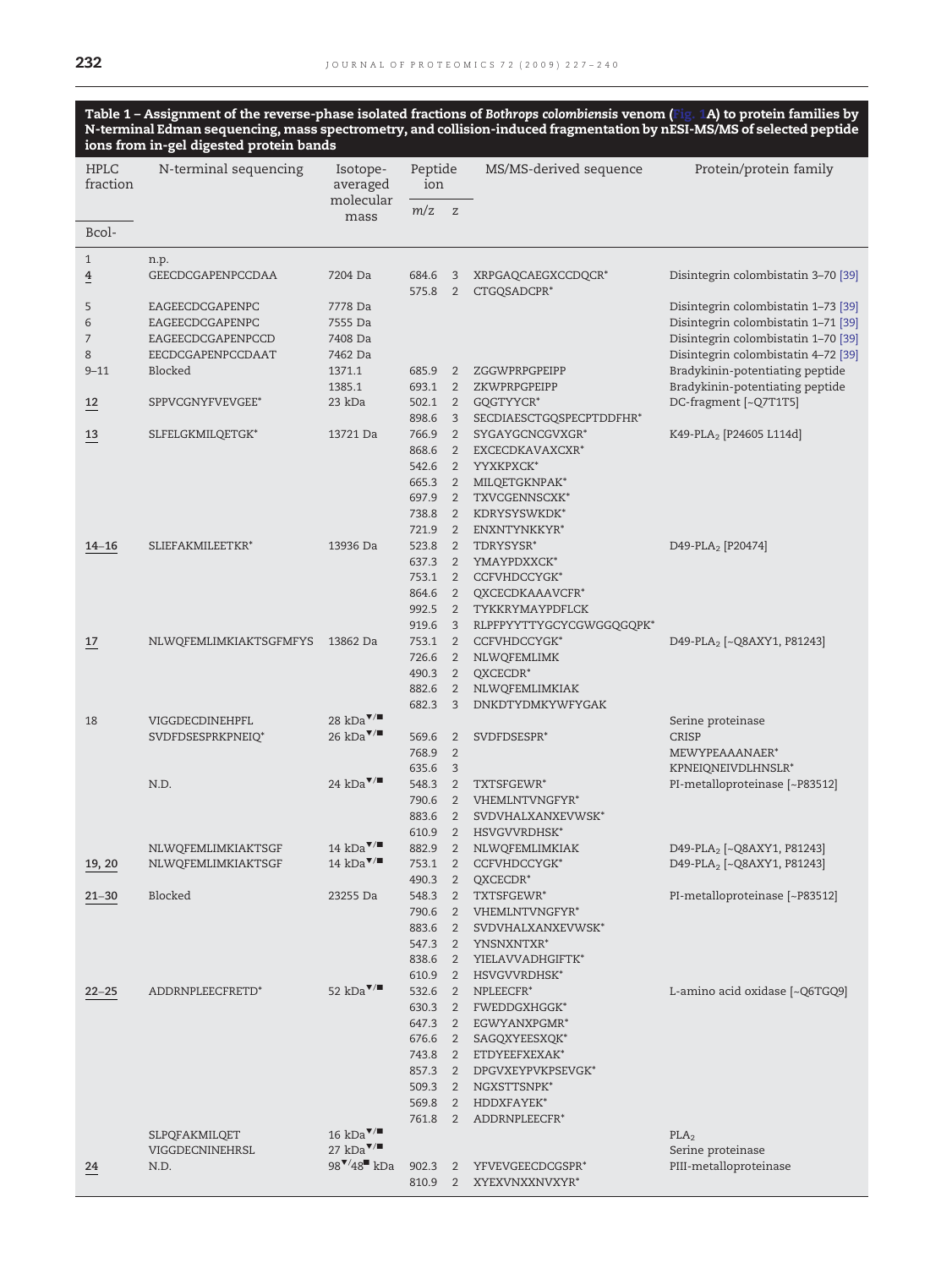<span id="page-6-0"></span>

| Table 1 (continued)     |                       |                                                     |                |               |                        |                                |  |
|-------------------------|-----------------------|-----------------------------------------------------|----------------|---------------|------------------------|--------------------------------|--|
| <b>HPLC</b><br>fraction | N-terminal sequencing | Isotope-<br>averaged                                | Peptide<br>ion |               | MS/MS-derived sequence | Protein/protein family         |  |
|                         |                       | molecular<br>mass                                   | m/z            | Z             |                        |                                |  |
| Bcol-                   |                       |                                                     |                |               |                        |                                |  |
| 26                      | N.D.                  | 66 kDa $\overline{ }$                               | 590.8          | 2             | ZXVVTPEQQR*            | PIII-metalloproteinase         |  |
|                         |                       |                                                     | 688.3          | $\mathcal{L}$ | YVEFVVVXDHR            |                                |  |
| $27 - 30$               | N.D.                  | 56 $kDa$ <sup><math>\blacktriangledown</math></sup> | 590.8          | 2             | ZXVVTPEQQR*            | PIII-metalloproteinase         |  |
|                         |                       |                                                     | 810.9          |               | XYEXVNXXNVXYR*         |                                |  |
| $28 - 30$               | TPEQQRYVILVIV         | 26 kDa $V/\blacksquare$                             | 548.3          | $\mathcal{P}$ | TXTSFGEWR*             | PI-metalloproteinase [~P83512] |  |
|                         |                       |                                                     | 790.6          | $\mathcal{P}$ | VHEMLNTVNGFYR*         |                                |  |
|                         |                       |                                                     | 610.9          |               | HSVGVVRDHSK*           |                                |  |
| 30                      | N.D.                  | 48 $kDa$ <sup><math>\overline{ }</math></sup>       | 526.3          | 2             | GNYYGYCR*              | PIII-metalloproteinase         |  |
|                         | N.D.                  | 16 $kDa$ <sup><math>\overline{ }</math></sup>       | 766.9          | 2             | SYGAYGCNCGVXGR         | PLA <sub>2</sub> [Q9PVE3]      |  |

X, Ile or Leu. Unless other stated, for N-terminal sequencing and MS/MS analyses, cysteine residues were pyridylethylated and carbamidomethylated, respectively; Molecular masses of the native proteins were determined by electrospray-ionization mass spectrometry, MALDI-TOF (⁎) or by SDS-PAGE before (▼) or after (■) sample reduction with β-mercaptoethanol; n.p., non peptidic material found. N.D., not determined. Proteins sharing tryptic peptide sequences with homologous B. asper venom proteins are in boldface and underlined and the common N-terminal and internal tryptic peptide sequences are labeled with asterisks.

also include thrombin-like coagulant enzymes, although their concentration in this venom seems to be very low. Though the PLA<sub>2</sub>-associated effects of the venom of B. colombiensis have not been investigated, the large content of  $K49$ -PLA<sub>2</sub> in the venom supports the hypothesis that the toxic activities of B. colombiensis venom may include potent local myotoxicity and edemaforming activities [\[46,47\].](#page-13-0)

# 3.2. The protein profile of B. colombiensis venom argue for a close phylogenetic relationship with B. asper. A hypothetical evolutionary trend

All the identified B. colombiensis venom proteins display strong similarity with entries from Bothrops species ([Table 1\)](#page-5-0), highlighting the close phylogenetic relationship of B. colombiensis

| Table 2 – Identification by MS/MS analysis of non-toxin components present in the reverse-phase HPLC separations of the         |
|---------------------------------------------------------------------------------------------------------------------------------|
| supernatants of immunodepleted samples shown in panels A, B, and C of $\rm{Fi}$<br>6. C, carbamidomethyl cysteine, respectively |

| <b>HPLC</b> fraction |        |        | Molecular mass | m/z   | Z              | Peptide sequence      | Protein                             |
|----------------------|--------|--------|----------------|-------|----------------|-----------------------|-------------------------------------|
| <b>B</b> col         |        | Bas(P) |                |       |                |                       |                                     |
| ABS/AS               | ICP-AS | ABC/AS |                |       |                |                       |                                     |
|                      | a      | a, b   | 33, 31 kDa     | 690.6 | $\overline{2}$ | <b>TEKDAFGNANSAR</b>  | Horse radish peroxidase [1WAW_A]    |
|                      |        |        |                | 818.9 | $\overline{2}$ | <b>VVSTLPIAHQDWLR</b> | Rabbit IgG Fc fragment [2VUO_A]     |
|                      |        |        | 28 kDa         | 601.4 | $\overline{2}$ | LSVPTSEWQR            | Rabbit IgG Fc fragment [2VUO_A]     |
|                      |        |        |                | 818.9 | $\overline{2}$ | <b>VVSTLPIAHQDWLR</b> |                                     |
|                      |        |        |                | 621.6 | 3              | TTPAVLDSDGSYFLYSK     |                                     |
| $h-1$                | $g-j$  | $g-n$  | 50 kDa         | 887.9 | $\overline{2}$ | VPQVYVLAPHPDELAK      | IgG Heavy Chain Horse [AAG01011]    |
|                      |        |        |                | 601.4 | $\overline{2}$ | LSVPTSEWQR            | Rabbit IgG Fc fragment [2VUO_A]     |
|                      |        |        |                | 818.9 | $\overline{2}$ | <b>VVSTLPIAHQDWLR</b> |                                     |
|                      |        |        | 48 kDa         | 480.1 | $\overline{2}$ | <b>AAVESACPR</b>      | Horse radish peroxidase [1WAW_A]    |
|                      |        |        |                | 511.3 | $\overline{2}$ | <b>DAFGNANSAR</b>     |                                     |
|                      |        |        |                | 794.1 | $\overline{2}$ | GLCPLNGNLSALVDFDLR    |                                     |
|                      |        |        |                | 690.6 | $\overline{2}$ | <b>TEKDAFGNANSAR</b>  |                                     |
|                      |        |        |                | 601.4 | $\overline{2}$ | LSVPTSEWQR            | Rabbit IgG Fc fragment [2VUO_A]     |
|                      |        |        |                | 818.9 | $\overline{2}$ | <b>VVSTLPIAHQDWLR</b> |                                     |
|                      |        |        | 28 kDa         | 601.4 | $\overline{2}$ | LSVPTSEWQR            | Rabbit IgG Fc fragment [2VUO_A]     |
|                      |        |        |                | 818.9 | $\overline{2}$ | <b>VVSTLPIAHQDWLR</b> |                                     |
|                      |        |        |                | 621.6 | 3              | TTPAVLDSDGSYFLYSK     |                                     |
|                      |        |        | 26 kDa         | 516.4 | $\overline{2}$ | YAASSYLTR             | IgG light chain Horse [AAA50975]    |
|                      |        |        |                | 762.6 | $\overline{2}$ | <b>VTQGTTSVVQSFNR</b> | Ig kappa chain b4 rabbit [AAB59259] |
|                      |        |        |                | 601.4 | $\overline{2}$ | LSVPTSEWQR            | Rabbit IgG Fc fragment [2VUO_A]     |
|                      |        |        |                | 818.9 | $\overline{2}$ | <b>VVSTLPIAHQDWLR</b> |                                     |

Molecular masses were estimated by SDS-PAGE after reduction with β-mercaptoethanol.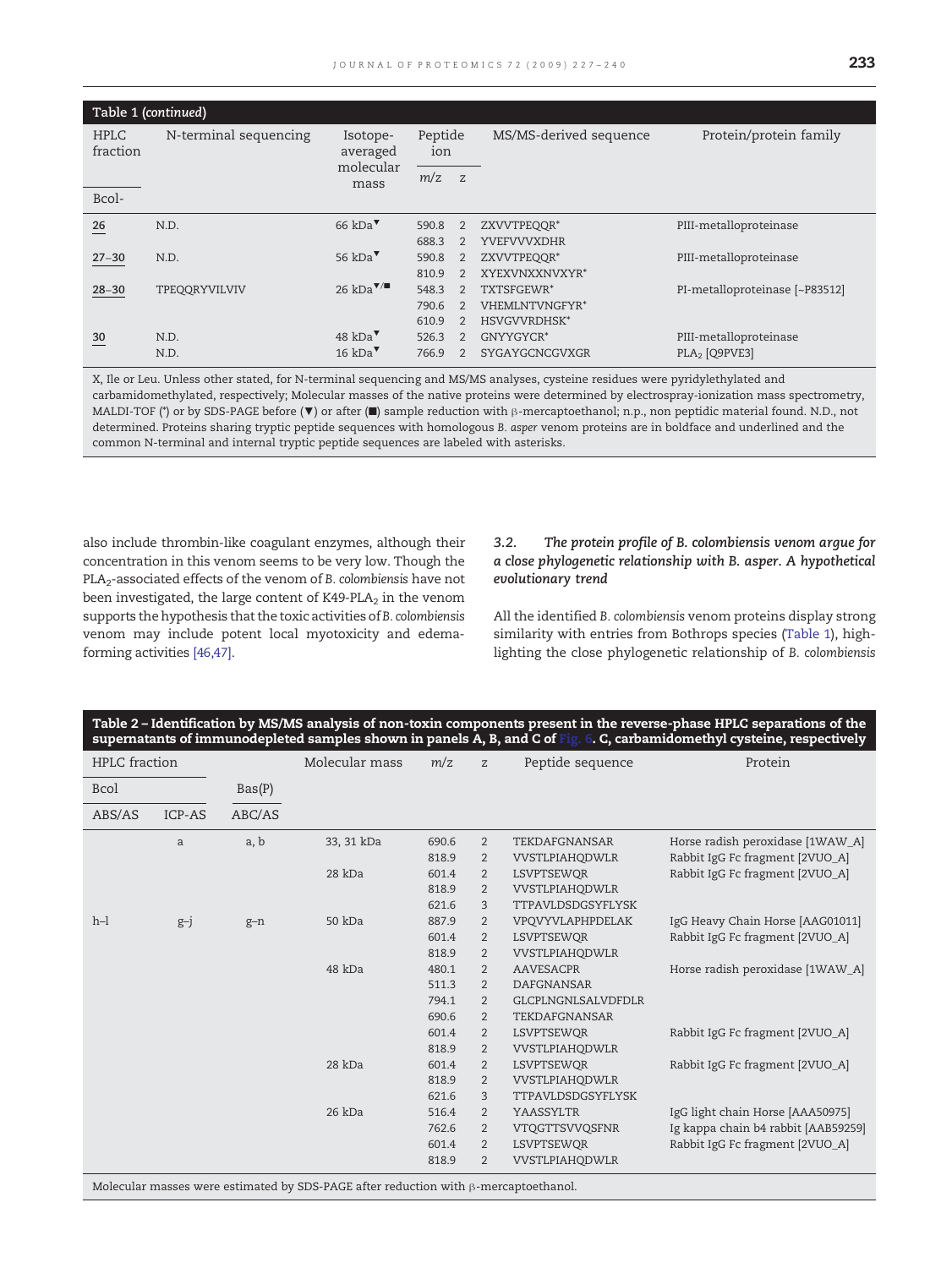<span id="page-7-0"></span>Table 3 – Overview of the relative occurrence of proteins from different toxin families in the venom of Bothrops colombiensis

| Protein family                      | % of total venom proteins |          |                   |  |  |  |
|-------------------------------------|---------------------------|----------|-------------------|--|--|--|
|                                     | <b>B.</b>                 | B. asper |                   |  |  |  |
|                                     | colombiensis              |          | Pacific Caribbean |  |  |  |
| BPP/C-NP                            | 0.8                       |          |                   |  |  |  |
| Medium disintegrin                  | 5.6                       | 1.4      | 2.1               |  |  |  |
| DC-fragment                         | 0.5                       | < 0.1    | < 0.1             |  |  |  |
| <b>CRISP</b>                        | 0.1                       | 0.1      | 0.1               |  |  |  |
| PLA <sub>2</sub>                    | 44.3                      | 45.1     | 28.8              |  |  |  |
| • K49<br>• D49                      | 34.1                      | 36.0     | 18.8              |  |  |  |
|                                     | 10.2                      | 9.1      | 10.0              |  |  |  |
| Serine proteinase                   | $<$ 1                     | 4.4      | 18.2              |  |  |  |
| L-amino acid oxidase                | 5.7                       | 4.6      | 9.2               |  |  |  |
| C-type lectin-like                  |                           | 0.5      | 0.5               |  |  |  |
| $\text{Zn}^{2+}$ -metalloproteinase | 42.1                      | 44.0     | 41.0              |  |  |  |
|                                     | 11.3                      | 13.5     | 8.8               |  |  |  |
|                                     | 30.8                      | 30.5     | 32.2              |  |  |  |

For comparison, the venom toxin composition of adult B. asper from the Pacific and the Caribbean regions of Costa Rica reported in [\[5\]](#page-12-0) are listed.

with the New World South American bothropoid genera [\[6\]](#page-12-0). In particular, the closest homologues to B. colombiensis proteins appear to be venom proteins from B. asper [\[5\]](#page-12-0). Fig. 3 displays the close correspondence between the reverse-phase elution profiles of the venom proteins from these Bothrops species. B. colombiensis proteins exhibiting high homology to B. asper toxins are underlined in [Table 1](#page-5-0) and their common protein and peptide sequences are labeled with asterisks.

In Costa Rica, B. asper is distributed in two geographically isolated populations separated since the late Miocene or early Pliocene (8–5 Mya ago) by the high mountain ridge extending



Fig. 2 – Overall protein composition of B. colombiensis venom. BPP, bradykinin-potentiating peptide; DC, disintegrin/ cysteine-rich fragment from PIII snake venom Zn<sup>2+</sup>-metalloproteinase (SVMPs); DISI, disintegrin; SP, serine proteinase; LAO, L-amino acid oxidase; PLA<sub>2</sub>, phospholipase A2; CRISP, cysteine-rich secretory protein. Details of the individual proteins characterized are shown in [Table 1,](#page-5-0) and the percentages of the different toxin families in the venom are listed in Table 3.

diagonally across the center through the entire length of the country. Geographic venom composition variations have been reported between the Caribbean and the Pacific B. asper populations [\[5\]](#page-12-0). The reverse-phase HPLC profiles (Fig. 3) and the overall venom toxin composition of B. colombiensis (Table 3) have a closer resemblance to the venom of B. asper specimens from the Pacific (P) versant than from those of the Caribbean (C) region of Costa Rica. For a rough estimation of the similarity in protein composition between the venoms of B. colombiensis and B. asper, we calculated the relative figure of common structural features. The two species share 55 out of 77 amino acid sequences listed in [Table 1](#page-5-0), indicating that B. colombiensis and B. asper (P) share approximately 70% of their venom proteome. The similarity between B. colombiensis and B. asper (C) was about 65%. The high resemblance between these venoms is not restricted to any particular toxin family but extends to disintegrins, DC-fragment, PLA<sub>2</sub>s, serine proteinases, LAO, and PI- and PIII-metalloproteinases (Fig. 3, [Table 1\)](#page-5-0). On the other hand, our venomics study clearly contradicts the synonymization of B. colombiensis with B. atrox



Fig. 3 –Comparison of the reverse-phase HPLC separations of the venom proteins of B. asper (upper panel) and B. colombiensis (lower panel). Proteins exhibiting identical chromatographic elution time and containing common tryptic peptide sequences are labeled with asterisks. PLA2 molecules Bas(P)-12 and Bcol-17, labeled with closed circles, share peptide ion sequences but elute at different times. For detailed information see [Table 1.](#page-5-0)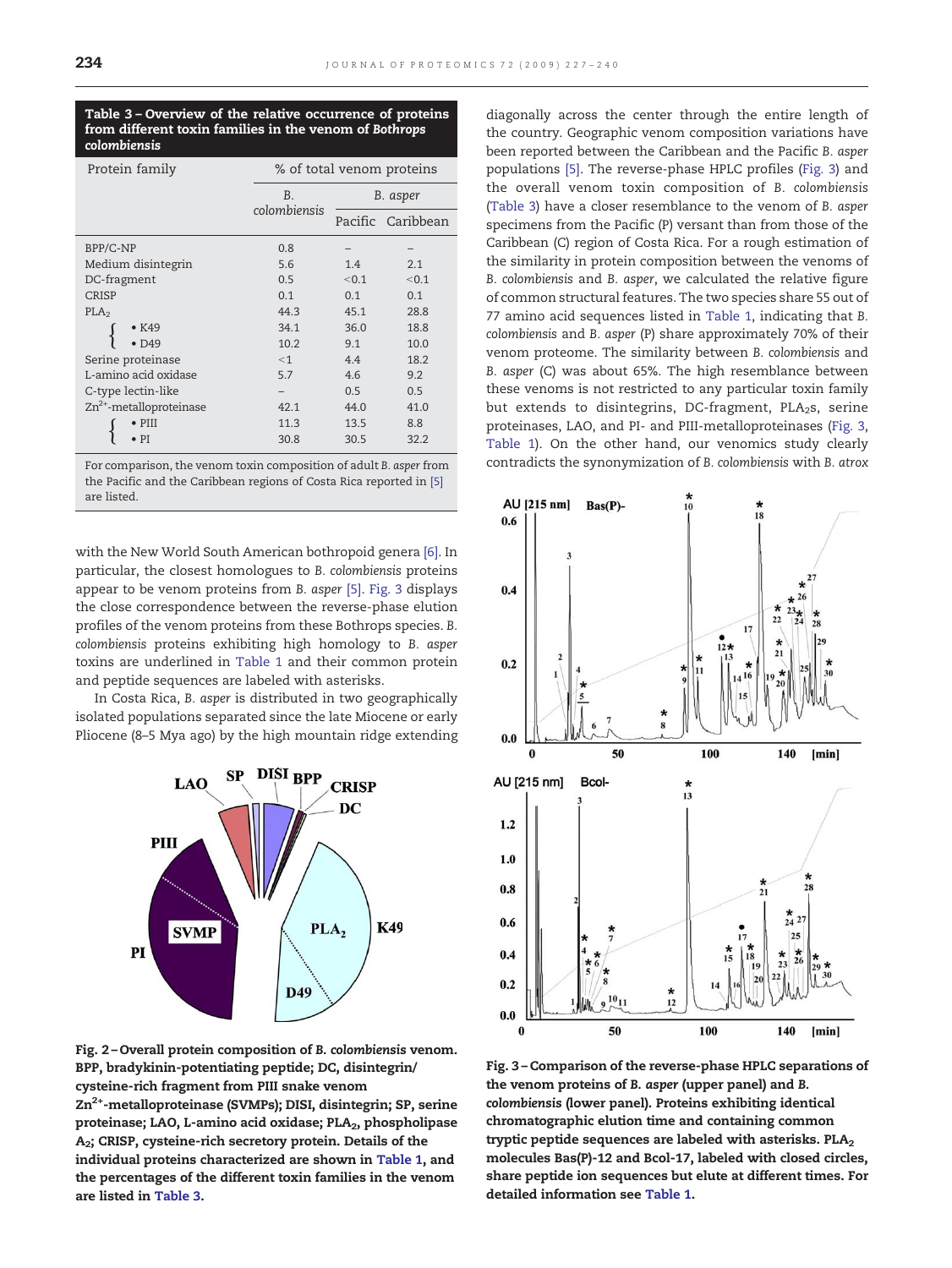

Fig. 4 –Comparison of the reverse-phase HPLC chromatograms and 2DE separations of B. colombiensis and B. atrox venom proteins. Panels A–E show the venom protein profiles of the venoms of B. colombiensis collected from different locations in Venezuela (see [Fig. 5](#page-9-0)A): Bcol-1 (Sabana de Uchire, Anzoátegui State), Bcol-2 (San Felipe, Yaracuy State), Bcol-3 (Araira, Miranda State), Bcol-4 (Barlovento, Miranda State), and Bcol-5 (Santa Bárbara, Barinas State). Panel F, reverse-phase HPLC separation of the venom proteins of B. atrox (Brazil). A detailed characterization of geographical variations observed in the venoms from B. colombiensis will be reported elsewhere. Panels H and G, two-dimensional electrophoretic separations of the venom proteins of B. colombiensis (H) and B. atrox (G) venoms.

[\[10\].](#page-12-0) A comparison of the venom proteomes of B. colombiensis captured in different locations in Venezuela with that of B. atrox evidences small geographical variations in the composition of the former and little similarity between the reverse-phase HPLC profiles of the B. colombiensis and B. atrox venoms (Fig. 4, panels A–F). This point is particularly evident when the two-dimensional electrophoretic separations of the venom proteins are compared (Fig. 4, panels H vs. G). In addition, proteomics data [\(Table 1](#page-5-0) in this work versus [Table 1](#page-5-0) in [\[28\]](#page-12-0)) show that only 9 peptides (2 from an L-amino acid oxidase, 1 from a PIII-SVMP, 3 from a CRISP molecule, and 3 from  $PLA_2$  P20474) out of approximately 200 ion sequences reported [\[28\]](#page-12-0) appear to be conserved in the two species. Further, C-type lectin-like proteins represent abundant toxins in adult B. atrox venom (from the Brazilian Amazon region) whereas these molecules have not been detected in the B. colombiensis venom proteome. In addition, peptide sequences from the major PI-metalloproteinase found in B. atrox venom ([Fig. 1](#page-4-0) in [\[28\]\)](#page-12-0) depart from the corresponding polypeptide stretches of the hemorrhagic metalloproteinase BaP1 (P83512), which is strongly conserved in B.

colombiensis and B. asper venoms, being the closest homologs the PI-metalloproteinases Q8QG89 from B. insularis followed by the PII-metalloproteinase Q98SP2 from B. jararaca.

As a whole, our results indicate a closer kinship of B. colombiensis and B. asper than any of these species with B. atrox. This conclusion, in the context of the hypothesis that B. asper emerged by dispersal of a single South American bothropoid species into Central America [\[2\],](#page-12-0) points at the ancestor of B. colombiensis as the founding B. asper ancestor species ([Fig. 5](#page-9-0)). Arrival of the Central American colonists may have predated the uplift of the mountains of lower Central America (8–5 Mya), which fragmented the original homogeneous lowland Costa Rican herpetofauna into allopatric Caribbean and Pacific populations [\[3,4\].](#page-12-0)

# 3.3. Antivenomics of B. colombiensis: venom components immunodepleted by polyvalent antivenoms

Accidental envenomation by Bothrops species constitutes a relevant public health issue in Central and South America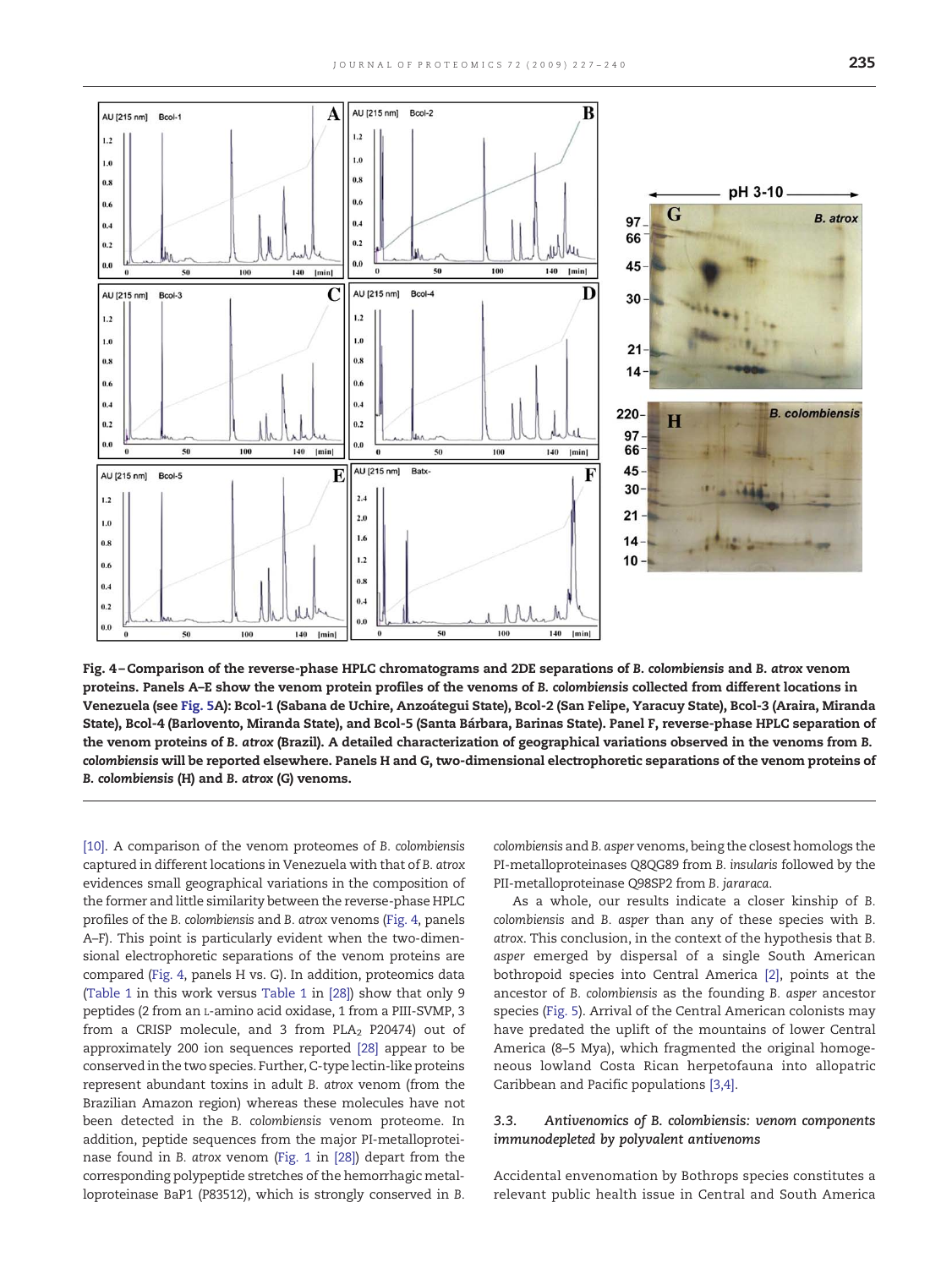<span id="page-9-0"></span>

Fig. 5 – Geographical distribution of B. colombiensis, B. asper, and B. atrox (A) and the biogeographical scenario for the bidirectional Bothrops colonization suggested by the venomics data (B). Panel A, approximate geographical distribution of B. colombiensis (yellow), B. asper (green), and B. atrox (gray) in northern South America within the range highlighted in panel B (adapted from Campbell and Lamar [\[1\]\)](#page-12-0). The location of states where B. colombiensis specimens were collected for this study are indicated in the physical map of Venezuela. Panel B, detail of Central America and the northern part of South America. The ocher arrows on the map show the hypothesized directions of colonization of South America by the common Bothrops ancestor sometime during the Miocene, 10–23 mya [\[2\]](#page-12-0) (1), the radiation and diversification of Bothrops across South America (2 and 3) establishing the present-day patterns of distribution of B. colombiensis (brown) and B. atrox (green) populations, and the reinvasion of Central America by a single species, the ancestor of B. asper, (4) (magenta arrows). Arrows do not point to the exact geographical distribution of the snakes. Comparison of the venom proteomes of species within the asper-atrox group points at the ancestor of B. colombiensis as the founding B. asper ancestor species.

[19–[22\].](#page-12-0) Adequate treatment of snake envenoming is critically dependent on the ability of antivenoms to reverse venominduced coagulopathy, haemorrhage, hypotensive shock and other signs of systemic envenoming. Several antivenoms are produced in Latin America using different venoms in the immunization schemes [\[48\]](#page-13-0). Each of these antivenoms is effective against envenomations by snake venoms not included in the immunization protocol, demonstrating the high degree of immunological cross reactivity between Central and South American crotaline snake venoms. A practical consequence of this fortunate circumstance is the possibility of using these heterologous antivenoms to circumvent the restricted availability of species-specific antivenoms in some regions. However, before testing in clinical trials, antivenoms need to be evaluated experimentally by assessing their neutralizing ability against the most relevant toxic and enzymatic activities of snake venoms. Simple laboratory tests have been adapted for the evaluation of antivenoms [\[49](#page-13-0) and references cited]. Our antivenomics approach [\[33,50\]](#page-12-0) is simple and easy to implement in a protein chemistry laboratory, and may thus represent another useful protocol for investigating the immunoreactivity, and thus the potential therapeutic usefulness, of antivenoms towards homologous and heterologous venoms.

Following recommendations of international workshops pointing to the need of strengthening antivenom production and distribution in Central and South America, and in other regions of the world [51–[53\],](#page-13-0) we have investigated the spectrum of toxin recognition and neutralization by two antivenoms targeting the venoms of the phylogenetically close and medically-important snakes, B. asper and B. colombiensis, to assess their degree of crossreactivity. [Fig. 6](#page-10-0) displays a reverse-phase separation of B. colombiensis venom proteins recovered in the soluble fraction after incubation of the venom with the Venezuelan ABC antivenom (panel A) or the ICP polyvalent antivenom (panel B) followed by immunoprecipitation with rabbit anti-horse IgG antiserum. Both antivenoms showed essentially the same immunoreactivity. They essentially immunoprecipitated all DC-fragments, PIII-SVMPs (except the 65 kDa Bcol-26/Bas-25), serine proteinases, CRISP, and L-amino acid oxidase, but displayed limited immunoreactivity towards the medium-sized disintegrins (Bcol 4–8), PLA2 molecules (Bcol 13–17) and PI-SVMPs (Bcol 21–26 and Bcol 28–29). We estimate that 25–35% of the latter toxins were only partially immunodepleted from B. colombiensis venom by the antivenoms. Similarly, the ABC antivenom immunodepleted PIII-SVMPs, serine proteinases, CRISP, L-amino acid oxidase, and C-type lectin-like molecules from the venom of B. asper ([Fig. 6](#page-10-0)C). On the other hand, the medium-sized disintegrin (BasP5), DC-fragment (BasP8), PLA<sub>2</sub> molecules (BasP9-13), and the PI-SVMPs BasP18, BasP22, and BasP27 were only partially (~35–40%) immunoprecipitated from the venom of B. asper from the Pacific versant of Costa Rica.

Their immunological profiles further evidence the close evolutionary kinship between B. colombiensis and B. asper. Our results also reveal a limitation of the two antivenoms tested in precipitating, and thus probably neutralizing, the low Mr venom protein components of both venoms. The failure of snake antivenoms to recognize low molecular mass toxins (6 kDa to <32 kDa, predominantly PLA<sub>2</sub> proteins and  $\alpha$ neurotoxins) has been previously reported [\[34,50,54,55\]](#page-12-0). Our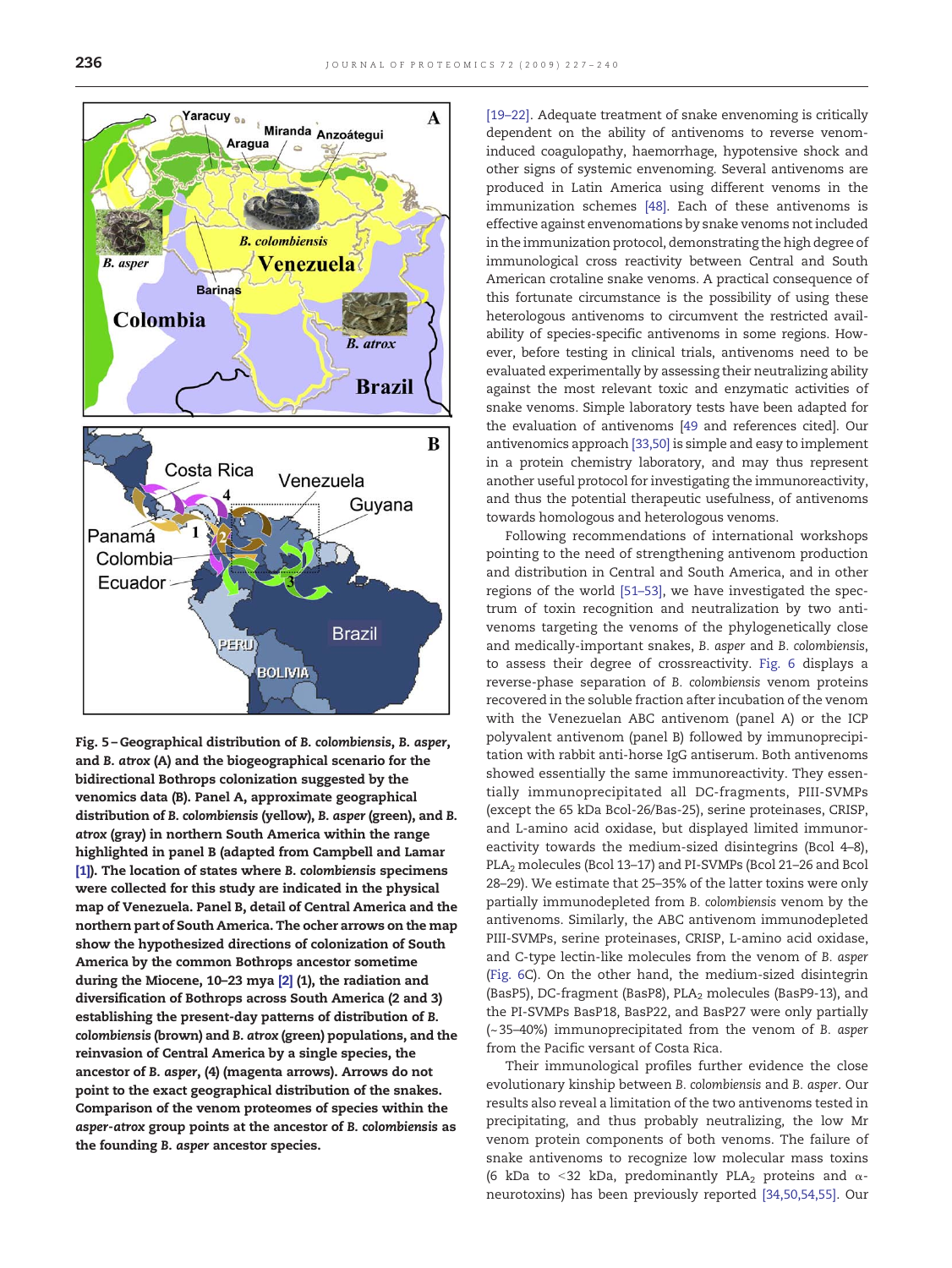<span id="page-10-0"></span>present and previous antivenomic studies [\[34,50\]](#page-12-0) revealed the existence in viperid venoms of all three possible classes of toxins with regard to their immunoreactivity towards antivenoms: C-toxins, completely immunodepletable toxins; Ptoxins, partly immunodepleted toxins; and N-toxins, noninmunoprecipitable proteins. Further, class P toxins could not be completely removed from the venom by incrementing up to five times the antivenom/venom ratio, suggeting that these toxins are poorly immunogenic and trigger the generation of low-affinity antibodies in the horse. Assuming a link between the in vitro toxin immunodepletion capability of an antivenom



and its in vivo neutralizing activity towards the same toxin molecules, future immunization protocols should make use of mixtures of immunogens to improve the generation of highaffinity antibodies against class P and class N toxins.

The effectiveness of ICP antivenom in the neutralization of B. colombiensis venom was evidenced by the abrogation of the lethal effect. The Median Lethal Dose of B. colombiensis venom, by the intraperitoneal route, was 7.76 mg/kg in mice. Neutralization assays with the polyvalent ICP antivenom indicated that the Median Effective Dose ( $ED_{50}$ ) was 2.16 mg venom neutralized per mL antivenom (95% confidence limits: 1.56–2.99 mg venom per mL antivenom). For comparative purposes, the  $ED_{50}$  of this antivenom against the venom of B. asper has been reported as 3 mg venom/mL antivenom [\[56\].](#page-13-0)

# 3.4. Concluding remarks and perspectives

The phylogeny of the B. atrox-asper complex is still far from being resolved, and the identity of several taxa remains unclear. From examination of 374 Middle American specimens, Sasa [\[57\]](#page-13-0) concluded that "the taxonomic value of some characters commonly employed in B. atrox-asper keys [\[1\]](#page-12-0) must be regarded with caution, especially because several of the traits greatly overlap between species or are influenced by gender, locality, or life stage". Our venomic and antivenomic study of the pooled venom of specimens of the Venezuelan Manapare lancehead pitviper, B. colombiensis, captured in different areas of Venezuela, ranging from Barinas (southwest), Yaracuy (northwest), to Araraira and Barlovento (northcentral), provides strong support for its closer phylogenetic relationship to B. asper than to B. atrox. However, though our data would be in line with the suggested synonymy of B. colombiensis and B. asper, the taxonomic status and species boundaries of the Venezuelan Bothrops populations remain a challenging problem. A subspecies usually arise as a consequence of geographical isolation within a species, represents a

Fig. 6 – Immunodepletion of venom proteins by the polyvalent antivenoms. Panels A and B show, respectively, reverse-phase separations of B. colombiensis venom proteins recovered after incubation of the crude venom with the anti-bothropic and anti-crotalic Venezuelan antivenom and with the polyvalent (Crotalinae) Costa Rican antivenom, followed by rabbit anti-horse IgG antiserum and immunoprecipitation. The inserts shows an SDS-PAGE analysis of β-mercaptoethanol-reduced fractions labelled in the chromatograms. Protein fraction numbering is as in [Table 1.](#page-5-0) Panel C, reverse-phase HPLC separation of B. asper venom proteins non immunoprecipitated by incubating the crude venom with the anti-bothropic and anti-crotalic Venezuelan antivenom, followed by rabbit anti-horse IgG antiserum and immunoprecipitation. Protein numbering as in [\[5\]](#page-12-0). Peak labeled "a" and "b" in panels B and C correspond to IgG fragments with N-terminal sequence LLGGPSVFIIPPKPK. CID-MS/MS of tryptic peptide ions from the 50 kDa and the 25 kDa protein bands in fractions h–l (panel A), g–j (panel B), and g–n (panel C) were identified by MS/MS as IgG fragments of the primary and secondary antibodies used for immunoprecipitation ([Table 2\)](#page-6-0).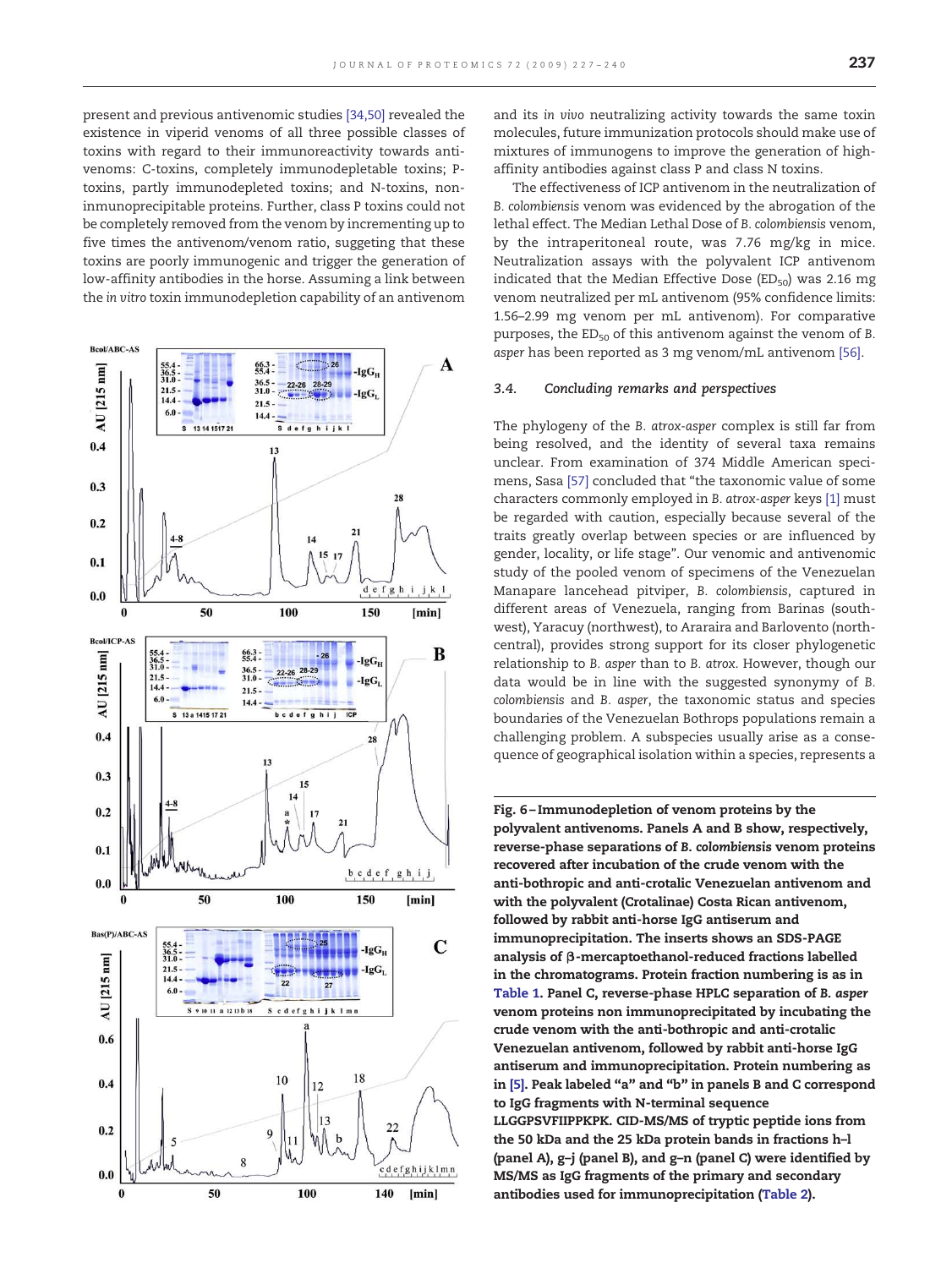taxonomic subdivision that ranks just below a species, and comprises a geographically separated group of genetically distinct individuals whose members can interbreed. Hence, classification of B. colombiensis and B. asper as geographical variations of the same species, as subspecies, or as distinct species requires considerable additional effort, including detailed genomic and field analyses. Nonetheless, our study may be relevant for reconstructing the natural history and cladogenesis of Bothrops. The well-documented geographical and individual venom variability among Bothrops species [\[5\],](#page-12-0) and the overlap of the distribution ranges of Colombian B. asper and Amazonian B. atrox with B. colombiensis [\[1,14\]](#page-12-0), call for additional comparative proteomic analyses of venoms from specimens of isolated populations and from specimens inhabiting areas of suspected sympatry to investigate the degree of intraspecific and intrapopulational variability and interspecific relationships.

A thorough characterization of the venom proteomes of B. colombiensis may also contribute to a deeper understanding of the pathophysiology of envenomings by this snake. A major aim of our combined venomic and antivenomic studies is the understanding of antivenom specificity as a first step towards the development of improved antivenoms with a more complete toxin neutralization profile. Hence, knowledge of the relative contributions of different venom toxin families to the composition of the venom might be relevant for generating immunization protocols that elicit the production of toxinspecific antibodies showing greater specificity and effectiveness than conventional antivenoms raised by immunizing horses with whole venom. On the other hand, the remarkable similarity of the venoms of B. colombiensis and B. asper may be regarded as a fortunate circumstance for the management of snakebites by any of these Bothrops species.

Envenomations by B. colombiensis  $(LD_{50}$  intraperitoneal in mice= 5.8–11.6  $\mu$ g/g) [\[44\]](#page-13-0) and B. asper (LD<sub>50</sub> intraperitoneal in mice = 2.8–3.7 μg/g) [\[58](#page-13-0); [http://www.venomdoc.com/LD50/](http://www.venomdoc.com/LD50/ld50ip.html) [ld50ip.html\]](http://www.venomdoc.com/LD50/ld50ip.html) are characterized by local tissue damage (dermonecrosis, blistering, edema, local hemorrhage and myonecrosis), and in severe cases by systemic alterations such as defibrin(ogen)ation, thrombocytopenia, platelet hypoaggregation, bleeding distant from the bite site, disseminated intravascular coagulation, cardiovascular shock and acute renal failure [59–[61\].](#page-13-0) Mortality rate in Costa Rica has remained at low levels (below 0.2 per 100,000 population and, in half of the years, below 0.1 per 100,000 population) for the period 1993–2006. This is likely a consequence of confronting snakebite envenomation as a public health problem along with continuous improvement of the local production of antivenoms and their widespread distribution to hospitals and clinics [\[62\]](#page-13-0). The polyvalent antivenom manufactured at the Instituto Clodomiro Picado (ICP, University of Costa Rica) using a mixture of three snake (B. asper, C. simus, L. stenophrys) venoms has been reported to neutralize the lethality and the hemorrhagic, caseinolytic, coagulant, defibrinating, fibrinolytic and fibrinogenolytic activities of a number of venoms of Central and South American snakes [\[39,63,64\]](#page-12-0). Though the spectrum of neutralizing activities of the Venezuelan ABC antivenom raised against a mixture of the venoms of B. colombiensis and C. d. cumanensis remains to be investigated, administration of this antivenom reduces the mortality rate

due to B. colombiensis envenomation from 8% (no treatment) to 0.7% [\[59,65\]](#page-13-0). The indistinguishable immunological crossreactivity of the Venezuelan ABC and the Costa Rican ICP polyvalent antibodies towards the venoms of B. colombiensis and B. asper strongly suggest the possibility of indistinctly using any of these antivenin for the management of snakebites by any of these Bothrops species (i.e. if antivenom availability is compromised). Though this hypothesis needs to be further tested by more detailed preclinical neutralization studies, characterization of the venom using our antivenomic approach provides a ground for the presumed protection of the ICP polyvalent antivenom against the lethal, hemorrhagic, coagulant, defibrinating, fibrin(ogen)olytic and caseinolytic activities of B. colombiensis venom, which are associated with serine proteinases and/or PIII-SVMPs [\[66\].](#page-13-0) Our study also predicts the limited neutralization capability of the ABC and the ICP antivenoms towards a number of Bothrops venom components, most notably BPPs, medium-sized disintegrins, PLA<sub>2</sub>s, and some PI-SVMP molecules.

Antivenoms should ideally neutralize all venom components playing a role in the pathophysiology of envenomation. However, the venom-immunisation protocols have been based on injection of crude venom since first generation antivenoms were described over 100 years ago [\[67,68\]](#page-13-0), and make no attempt to direct the immune response to the most devasting venom proteins (many venom proteins are not toxic and many low molecular mass venom proteins are highly toxic but weakly immunogenic). Consequently, the dose-efficacy of antivenoms is likely to suffer from the presence of redundant antibodies to non-toxic molecules and a lack of potent neutralizing antibodies to small molecular mass toxins. This in turn results in the need for high volumes to effect treatment and a consequent increase in the risk of serum-sickness and early adverse reactions (anaphylactic and anaphylactoid effects). Antivenoms can be improved by using proteomic and molecular approaches for selecting candidate epitopes for structure-based design of high affinity antibodies [\[69\],](#page-13-0) including those targeting P- and N-toxins. Structure-based designed DNA constructs encoding a string of relevant and widespread distributed epitopes have been successfully used for immunization [\[70\].](#page-13-0) These new approaches to design antibodies a la carte are critically dependent upon a detailed knowledge of the venom toxin composition and immunological profile. Our venomic and antivenomic protocols may become useful for a more precise knowledge of the most relevant and abundant venom components and for the identification of toxins not recognized by antivenoms, thus paving the way for the design of more effective immunotherapeutics.

# Acknowledgements

This study has been financed by grant BFU2007-61563 from the Ministerio de Educación y Ciencia, Madrid, projects from the Vicerrectoría de Investigación, Universidad de Costa Rica (741-A7-611), CRUSA-CSIC (2007CR0004), and CYTED (206AC0281). Traveling between Spain and Costa Rica was financed by Acciones Integradas 2006CR0010 between CSIC and the University of Costa Rica (UCR).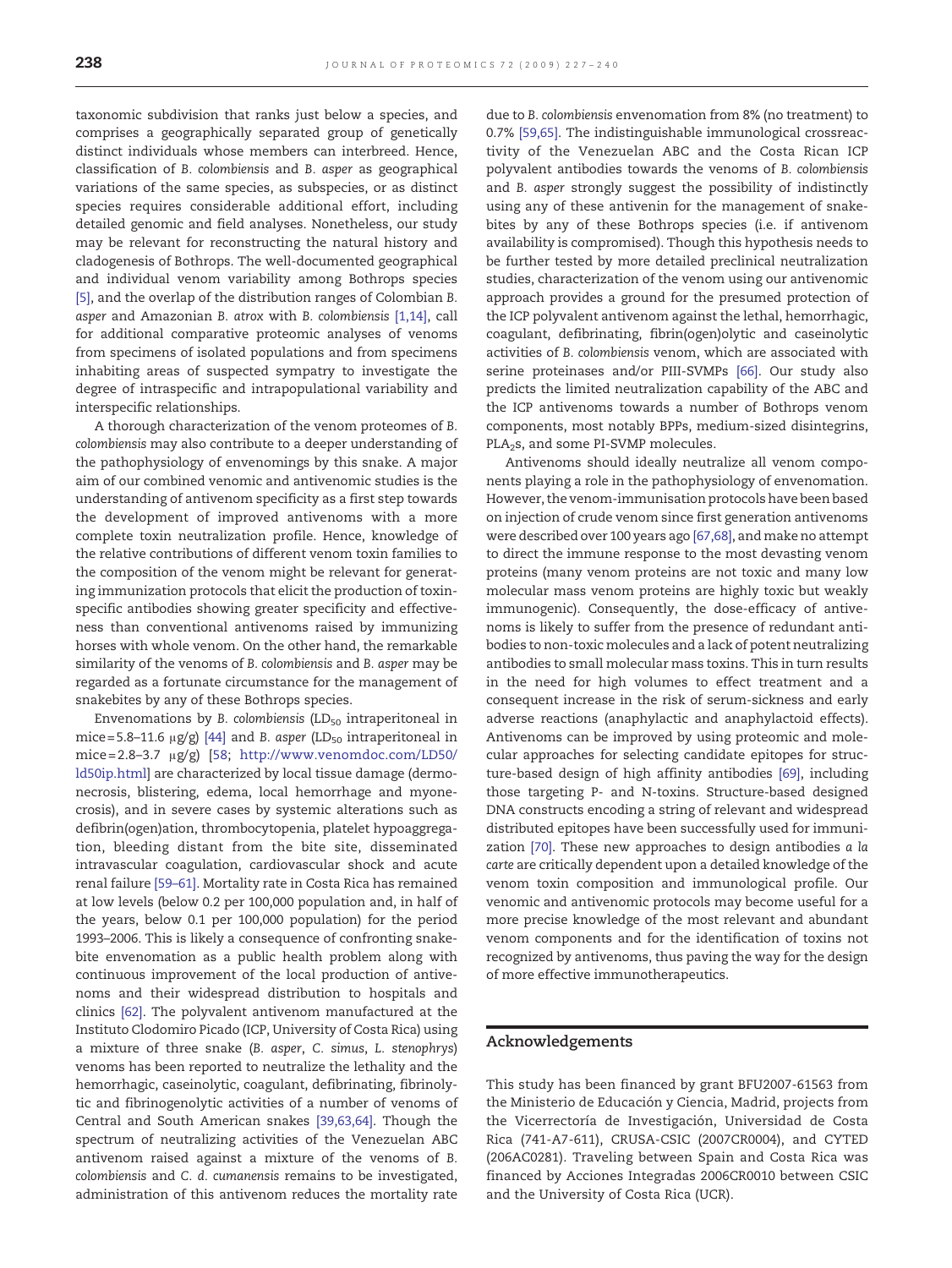# <span id="page-12-0"></span>REFERENCES

- [1] Campbell JA, Lamar WW. The Venomous Reptiles of the Western Hemisphere. Ithaca: Comstock Publishing Associates; 2004.
- [2] Wüster W, Salomão MG, Quijada-Mascareñas JA, Thorpe RS, Duckett GJ, Puorto MG, et al. Origins and evolution of the South American pitviper fauna: evidence from mitochondrial DNA sequence analysis. In: Schuett GW, Höggren M, Douglas ME, Greene HW, editors. Biology of the Vipers. Eagle Mountain Publishing LC; 2002. p. 111–28.
- [3] Coates AG, Obando JA. The geologic evolution of the Central American Isthmus. In: Jackson JBC, Budd AF, Coats AG, editors. Evolution and environment in tropical America. Chicago: University of Chicago Press; 1996. p. 21–56.
- [4] Savage JM. The enigma of the Central American herpetofauna: dispersals or vicariance? Ann Mo Bot Gard 1982;69:464–547.
- [5] Alape-Girón A, Sanz L, Escolano J, Flores-Díaz M, Madrigal M, Sasa M, et al. Snake venomics of the lancehead pitviper Bothrops asper: Geographic, individual, and ontogenetic variations. J Proteome Res 2008;7:3556–71.
- [6] Castoe TA, Parkinson CL. Bayesian mixed models and the phylogeny of pitvipers (Viperidae: Serpentes). Mol Phylogenet Evol 2006;39:91–110.
- [7] Wüster W, Golay P, Warrell DA. Synopsis of recent developments in venomous snake systematics. Toxicon 1997;35:319–40.
- [8] Wüster W, Salomão MG, Thorpe RS, Puorto G, Furtado MFD, Hoge SA, et al. Systematics of the Bothrops atrox complex: new insights from multivariate analysis and mitochondrial DNA sequence information. In: Thorpe RS, Wüster W, Malhotra A, editors. Venomous snakes, ecology, evolution and snakebite. Oxford: Clarendon Press; 1999. p. 99–114.
- [9] Hallowell E. Descriptions of reptiles from South America, supposed to be new. Proc Acad Nat Sci Philad 1845;2:241–7.
- [10] Johnson JD, Dixon JR. Taxonomic status of the Venezuelan Macagua, Bothrops colombiensis. J Herpetol 1984;18:329–32.
- [11] Roze JA. On Hallowell's type specimens of reptiles from Venezuela in the collection of the Academy of Natural Science of Philadelphia. Not Nat (Philadelphia) 1958;309:1–4.
- [12] Sandner-Montilla F. La necesaria revalidación de Bothrops lanceolatus (Lacépède, 1789) y el paso a sinonimia de B. colombiensis (Hallowell, 1845). Mem Cient Ofidiología 1979;3.
- [13] Hoge AR. Preliminary account on Neotropical Crotalinae (Serpentes: Viperidae). Mem Inst Butantan 1965;42/ 43:179–310.
- [14] Lancini AR, Kornacker PM. Die Schlangen von Venezuela. Caracas: Armitano Editores; 1989. 262 pp.
- [15] Daltry JC, Wüster W, Thorpe RS. Diet and snake venom evolution. Nature 1996;379:537–40.
- [16] Souza GHMF, Catharino RR, lfa DR, Eberlin MN, Hyslop S. Peptide fingerprinting of snake venoms by direct infusion nano-electrospray ionization mass spectrometry: potential use in venom identification and taxonomy. J Mass Spectrom 2008;43:594–9.
- [17] Calvete JJ, Escolano J, Sanz L. Snake venomics of Bitis species reveals large intragenus venom toxin composition variation: application to taxonomy of congeneric taxa. J Proteome Res 2007;6:2732–45.
- [18] Tashima AK, Sanz L, Camargo ACM, Serrano SMT, Calvete JJ. Snake venomics of the Brazilian pitvipers Bothrops cotiara and Bothrops fonsecai. Identification of taxonomy markers. J Proteomics 2008;71:473–85.
- [19] Gutiérrez JM, Theakston RD, Warrell DA. Confronting the neglected problem of snake bite envenoming: the need for a global partnership. PLoS Med 2006;3:e150–9.
- [20] Gutiérrez JM. Clinical toxicology of snakebite in Central America. In: Meier J, White J, editors. Handbook of Clinical

Toxicology of Animal Venoms and Poisons. Boca Raton, FL: CRC Press; 1995. p. 645–65.

- [21] Venomous snakes. In: Thorpe RS, Wuster W, Malhotra A, editors. Ecology, Evolution and Snakebite. Oxford: Clarendon Press; 1997.
- [22] Warrell DA. Snakebites in Central and South America: epidemiology, clinical features, and clinical management. In: Campbell JA, Lamar WW, editors. The Venomous Reptiles of the Western Hemisphere. Ithaca: Comstock Publishing Associates; 2004. p. 709–62.
- [23] Meier J, White J, editors. Handbook of Clinical Toxicology of Animal Venoms and Poisons. Florida: CRC:Boca Raton; 1995.
- [24] Fan HW, Cardoso JLC. Clinical toxicology of snake bites in South America. In: Meier J, White J, editors. Handbook of Clinical Toxicology of Animal Venoms and Poisons. Florida: CRC Press; 1995. p. 667–88.
- [25] Rodríguez-Acosta A, Uzcategui W, Azuaje R, Aguilar I, Girón M. Análisis clínico y epidemiológico de los accidentes por mordeduras de serpientes del género Bothrops en Venezuela. Rev Cubana Med Trop 2000;52:90–4.
- [26] DeSousa L, Vásquez D, Salazar D, Valecillos R, Vásquez D, Rojas M, et al. Human mortality due to invertebrate and vertebrate envenomation in Monagas State, Venezuela. Invest Clin 2005;46:241–54.
- [27] Navarro J, Caraballo A, Sánchez E, Pérez JC, Rodríguez-Acosta A. Epidemiological and clinical aspects of snakebites in Monagas State, Venezuela. Rev Fac Medicina (Caracas) 2003;26:100–4.
- [28] Guércio RAP, Shevchenko A, Shevchenko A, López-Lozano JL, Paba J, Sousa MV, et al. Ontogenetic variations in the venom proteome of the Amazonian snake Bothrops atrox. Proteome Sci 2006;4:11.
- [29] Angulo Y, Estrada R, Gutiérrez JM. Clinical and laboratory alterations in horses during immunization with snake venoms for the production of polyvalent (Crotalinae) antivenom. Toxicon 1997;35:81–90.
- [30] Rojas G, Jiménez JM, Gutiérrez JM. Caprylic acid fractionation of hyperimmune horse plasma: description of a simple procedure for antivenom production. Toxicon 1994;32:59–67.
- [31] Fasman DG, editor. Practical Handbook of Biochemistry and Molecular Biology. Boston: CRC Press; 1992.
- [32] Altschul SF, Madden TL, Schaffer AA, Zhang J, Zhang Z, Miller W, et al. Gapped BLAST and PSI-BLAST: a new generation of protein database search programs. Nucleic Acids Res 1997;25:3389–402.
- [33] Le Blanc JC, Hager JW, Ilisiu AM, Hunter C, Zhong F, Chu I. Unique scanning capabilities of a new hybrid linear ion trap mass spectrometer (Q TRAP) used for high sensitivity proteomics applications. Proteomics 2003;3:859–69.
- [34] Lomonte B, Escolano J, Fernández J, Sanz L, Angulo Y, Gutiérrez JM, et al. Snake Venomics and Antivenomics of the Arboreal Neotropical Pitvipers Bothriechis lateralis and Bothriechis schlegelii. J Proteome Res 2008;7:2445–57.
- [35] Calvete JJ, Juárez P, Sanz L. Snake venomics. Strategy and applications. J Mass Spectrom 2007;42:1405–14.
- [36] Angulo Y, Escolano J, Lomonte B, Gutiérrez JM, Sanz L, Calvete JJ. Snake venomics of Central American pitvipers: clues for rationalizing the distinct envenomation profiles of Atropoides nummifer and Atropoides picadoi. J Proteome Res 2008;7:708–19.
- [37] Sanz L, Escolano J, Ferretti M, Biscoglio MJ, Rivera E, Crescenti EJ, et al. Snake venomics of the South and Central American Bushmasters. Comparison of the toxin composition of Lachesis muta gathered from proteomic versus transcriptomic analysis. J Proteomics 2008;71:46–60.
- [38] Sanz L, Ayvazyan N, Calvete JJ. Snake venomics of the Armenian mountain vipers Macrovipera lebetina obtusa and Vipera raddei. J Proteomics 2008;71:198–209.
- [39] Bogarín G, Morais JF, Yamaguchi K, Stephano MA, Marcelino JR, Nishikawa AK, et al. Neutralization of crotaline snake